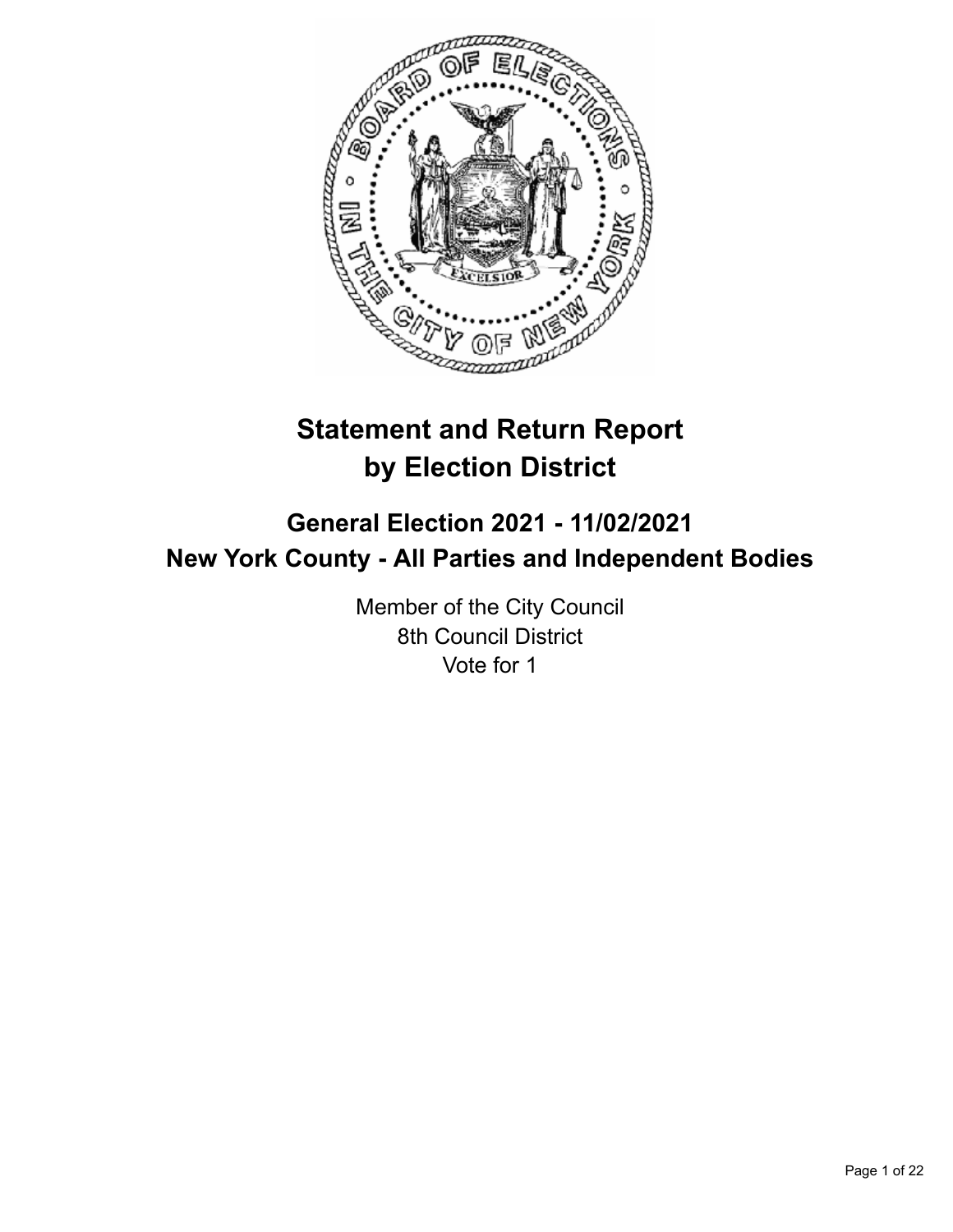

| PUBLIC COUNTER                                           | 139 |
|----------------------------------------------------------|-----|
| <b>MANUALLY COUNTED EMERGENCY</b>                        | 0   |
| ABSENTEE / MILITARY                                      | 4   |
| AFFIDAVIT                                                | 3   |
| <b>Total Ballots</b>                                     | 146 |
| Less - Inapplicable Federal/Special Presidential Ballots | 0   |
| <b>Total Applicable Ballots</b>                          | 146 |
| DIANA I. AYALA (DEMOCRATIC)                              | 103 |
| UNATTRIBUTABLE WRITE-IN (WRITE-IN)                       |     |
| <b>Total Votes</b>                                       | 104 |
| Unrecorded                                               | 42  |

## **017/68**

| PUBLIC COUNTER                                           | 138 |
|----------------------------------------------------------|-----|
| <b>MANUALLY COUNTED EMERGENCY</b>                        | 0   |
| ABSENTEE / MILITARY                                      | 14  |
| AFFIDAVIT                                                |     |
| <b>Total Ballots</b>                                     | 153 |
| Less - Inapplicable Federal/Special Presidential Ballots | 0   |
| <b>Total Applicable Ballots</b>                          | 153 |
| DIANA I. AYALA (DEMOCRATIC)                              | 121 |
| JAIME RODRIGUEZ (WRITE-IN)                               | 2   |
| PATRICIA TAPIA (WRITE-IN)                                |     |
| TONY AVELLA (WRITE-IN)                                   | 1   |
| UNATTRIBUTABLE WRITE-IN (WRITE-IN)                       | 2   |
| <b>Total Votes</b>                                       | 127 |
| Unrecorded                                               | 26  |

| PUBLIC COUNTER                                           | 103           |
|----------------------------------------------------------|---------------|
| MANUALLY COUNTED EMERGENCY                               | 0             |
| ABSENTEE / MILITARY                                      |               |
| AFFIDAVIT                                                | $\mathcal{P}$ |
| <b>Total Ballots</b>                                     | 106           |
| Less - Inapplicable Federal/Special Presidential Ballots | 0             |
| <b>Total Applicable Ballots</b>                          | 106           |
| DIANA I. AYALA (DEMOCRATIC)                              | 87            |
| UNATTRIBUTABLE WRITE-IN (WRITE-IN)                       |               |
| <b>Total Votes</b>                                       | 88            |
| Unrecorded                                               | 18            |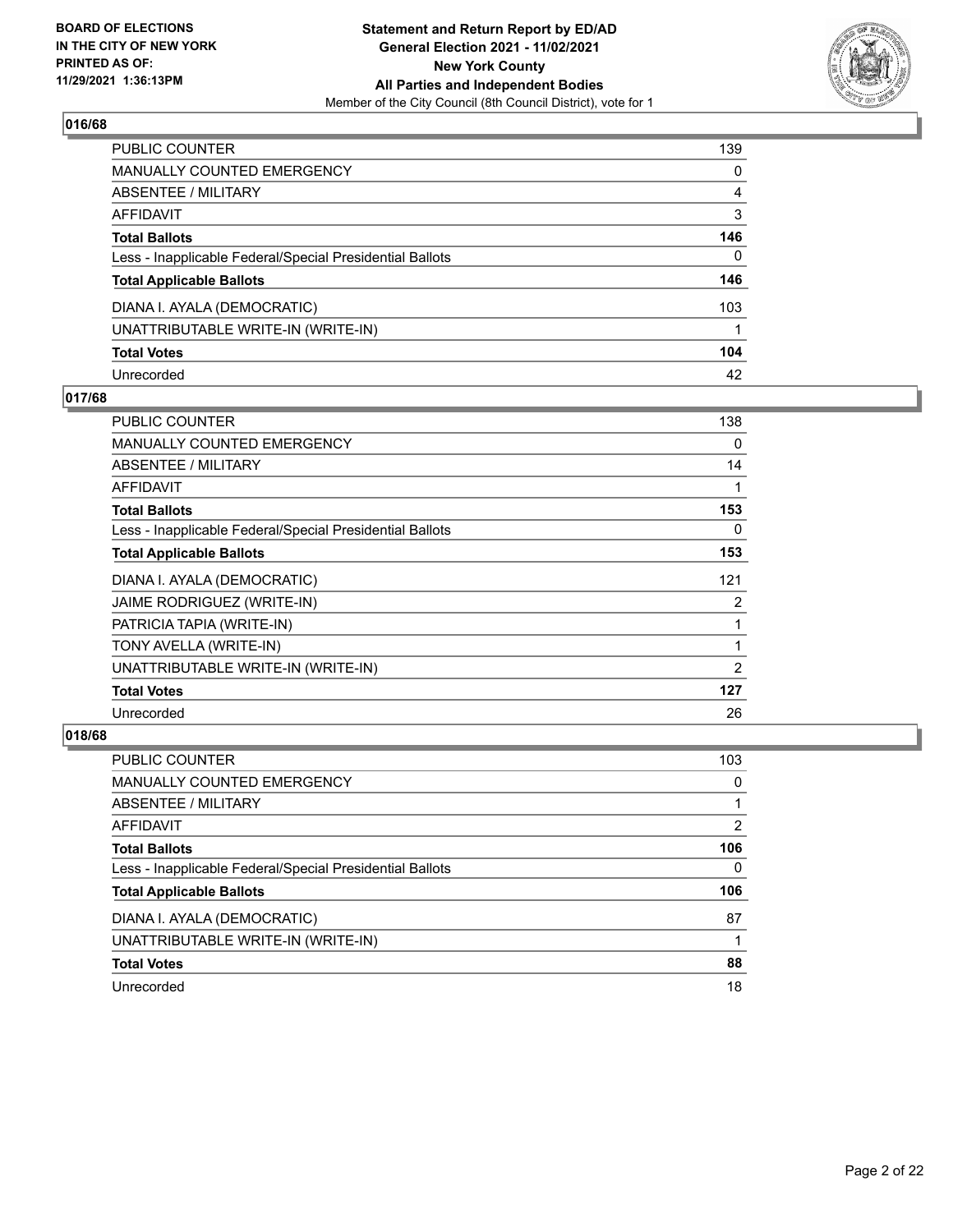

| PUBLIC COUNTER                                           | 109          |
|----------------------------------------------------------|--------------|
| <b>MANUALLY COUNTED EMERGENCY</b>                        | 0            |
| ABSENTEE / MILITARY                                      | 10           |
| AFFIDAVIT                                                | $\mathbf{0}$ |
| <b>Total Ballots</b>                                     | 119          |
| Less - Inapplicable Federal/Special Presidential Ballots | $\Omega$     |
| <b>Total Applicable Ballots</b>                          | 119          |
| DIANA I. AYALA (DEMOCRATIC)                              | 92           |
| RAMON CASTRO (WRITE-IN)                                  |              |
| <b>Total Votes</b>                                       | 93           |
| Unrecorded                                               | 26           |

## **021/68**

| PUBLIC COUNTER                                           | 134      |
|----------------------------------------------------------|----------|
| <b>MANUALLY COUNTED EMERGENCY</b>                        | $\Omega$ |
| ABSENTEE / MILITARY                                      | 5        |
| <b>AFFIDAVIT</b>                                         | 0        |
| <b>Total Ballots</b>                                     | 139      |
| Less - Inapplicable Federal/Special Presidential Ballots | 0        |
| <b>Total Applicable Ballots</b>                          | 139      |
| DIANA I. AYALA (DEMOCRATIC)                              | 107      |
| <b>GEORGE FLOYD (WRITE-IN)</b>                           |          |
| SVETLANA MARTY NOVA (WRITE-IN)                           |          |
| UNATTRIBUTABLE WRITE-IN (WRITE-IN)                       |          |
| <b>Total Votes</b>                                       | 110      |
| Unrecorded                                               | 29       |

| <b>PUBLIC COUNTER</b>                                    | 219 |
|----------------------------------------------------------|-----|
| <b>MANUALLY COUNTED EMERGENCY</b>                        | 0   |
| ABSENTEE / MILITARY                                      | 8   |
| <b>AFFIDAVIT</b>                                         |     |
| <b>Total Ballots</b>                                     | 228 |
| Less - Inapplicable Federal/Special Presidential Ballots | 0   |
| <b>Total Applicable Ballots</b>                          | 228 |
| DIANA I. AYALA (DEMOCRATIC)                              | 183 |
| KRISTIN RICHARDSON JORDAN (WRITE-IN)                     |     |
| UNATTRIBUTABLE WRITE-IN (WRITE-IN)                       | 2   |
| <b>Total Votes</b>                                       | 186 |
| Unrecorded                                               | 42  |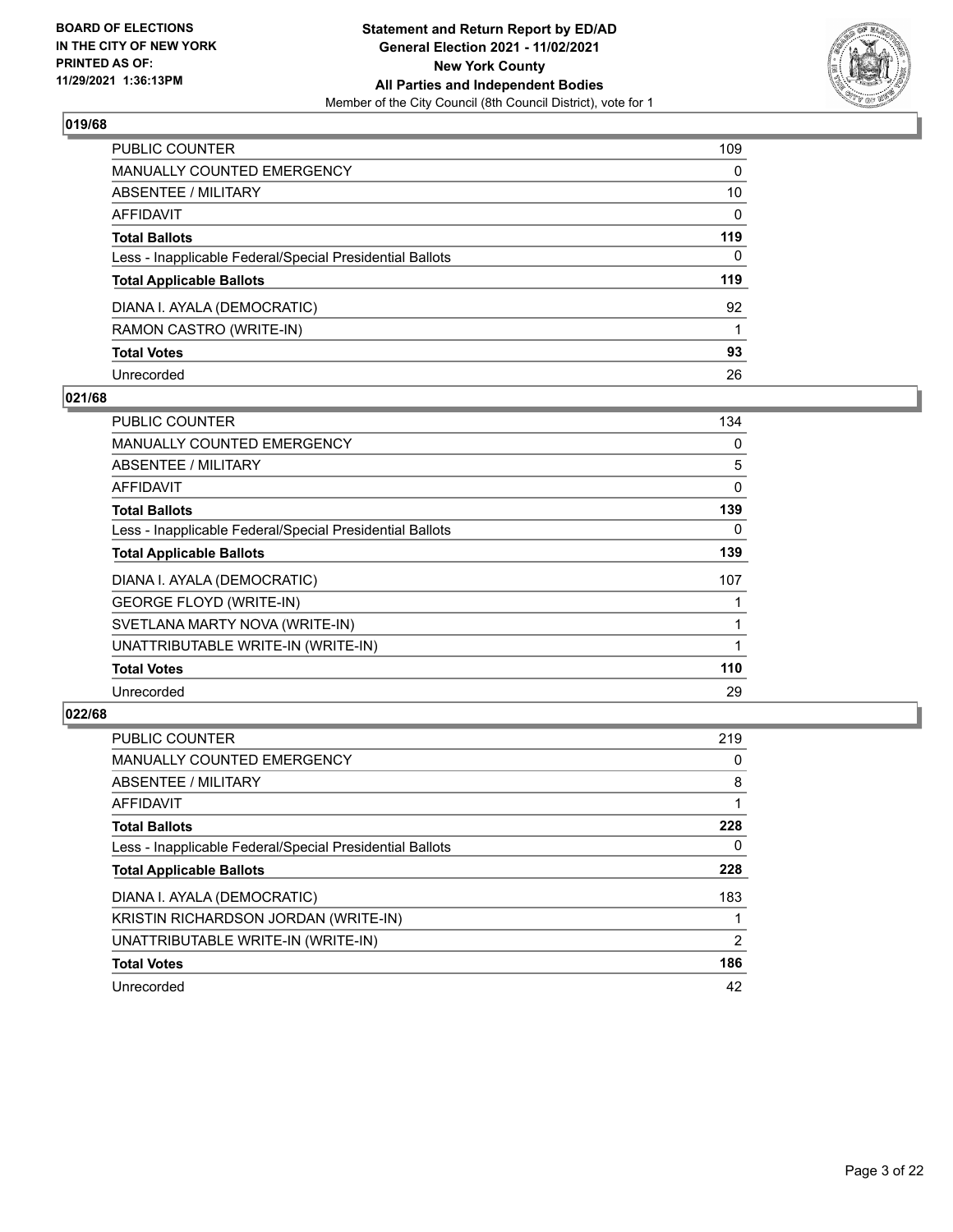

| PUBLIC COUNTER                                           | 145      |
|----------------------------------------------------------|----------|
| <b>MANUALLY COUNTED EMERGENCY</b>                        | 0        |
| <b>ABSENTEE / MILITARY</b>                               | 10       |
| AFFIDAVIT                                                | $\Omega$ |
| <b>Total Ballots</b>                                     | 155      |
| Less - Inapplicable Federal/Special Presidential Ballots | 0        |
| <b>Total Applicable Ballots</b>                          | 155      |
| DIANA I. AYALA (DEMOCRATIC)                              | 131      |
| UNATTRIBUTABLE WRITE-IN (WRITE-IN)                       | 2        |
| <b>Total Votes</b>                                       | 133      |
| Unrecorded                                               | 22       |

## **024/68**

| <b>PUBLIC COUNTER</b>                                    | 93       |
|----------------------------------------------------------|----------|
| <b>MANUALLY COUNTED EMERGENCY</b>                        | $\Omega$ |
| ABSENTEE / MILITARY                                      | 22       |
| AFFIDAVIT                                                | $\Omega$ |
| <b>Total Ballots</b>                                     | 115      |
| Less - Inapplicable Federal/Special Presidential Ballots | 0        |
| <b>Total Applicable Ballots</b>                          | 115      |
| DIANA I. AYALA (DEMOCRATIC)                              | 89       |
| KRISTIN RICHARDSON JORDAN (WRITE-IN)                     |          |
| UNATTRIBUTABLE WRITE-IN (WRITE-IN)                       |          |
| <b>Total Votes</b>                                       | 91       |
| Unrecorded                                               | 24       |

| <b>PUBLIC COUNTER</b>                                    | 143      |
|----------------------------------------------------------|----------|
| <b>MANUALLY COUNTED EMERGENCY</b>                        | 0        |
| ABSENTEE / MILITARY                                      | 15       |
| <b>AFFIDAVIT</b>                                         |          |
| <b>Total Ballots</b>                                     | 159      |
| Less - Inapplicable Federal/Special Presidential Ballots | $\Omega$ |
| <b>Total Applicable Ballots</b>                          | 159      |
| DIANA I. AYALA (DEMOCRATIC)                              | 109      |
| MONICA MORALES (WRITE-IN)                                |          |
| ROBERT TORRES (WRITE-IN)                                 |          |
| <b>Total Votes</b>                                       | 111      |
| Unrecorded                                               | 48       |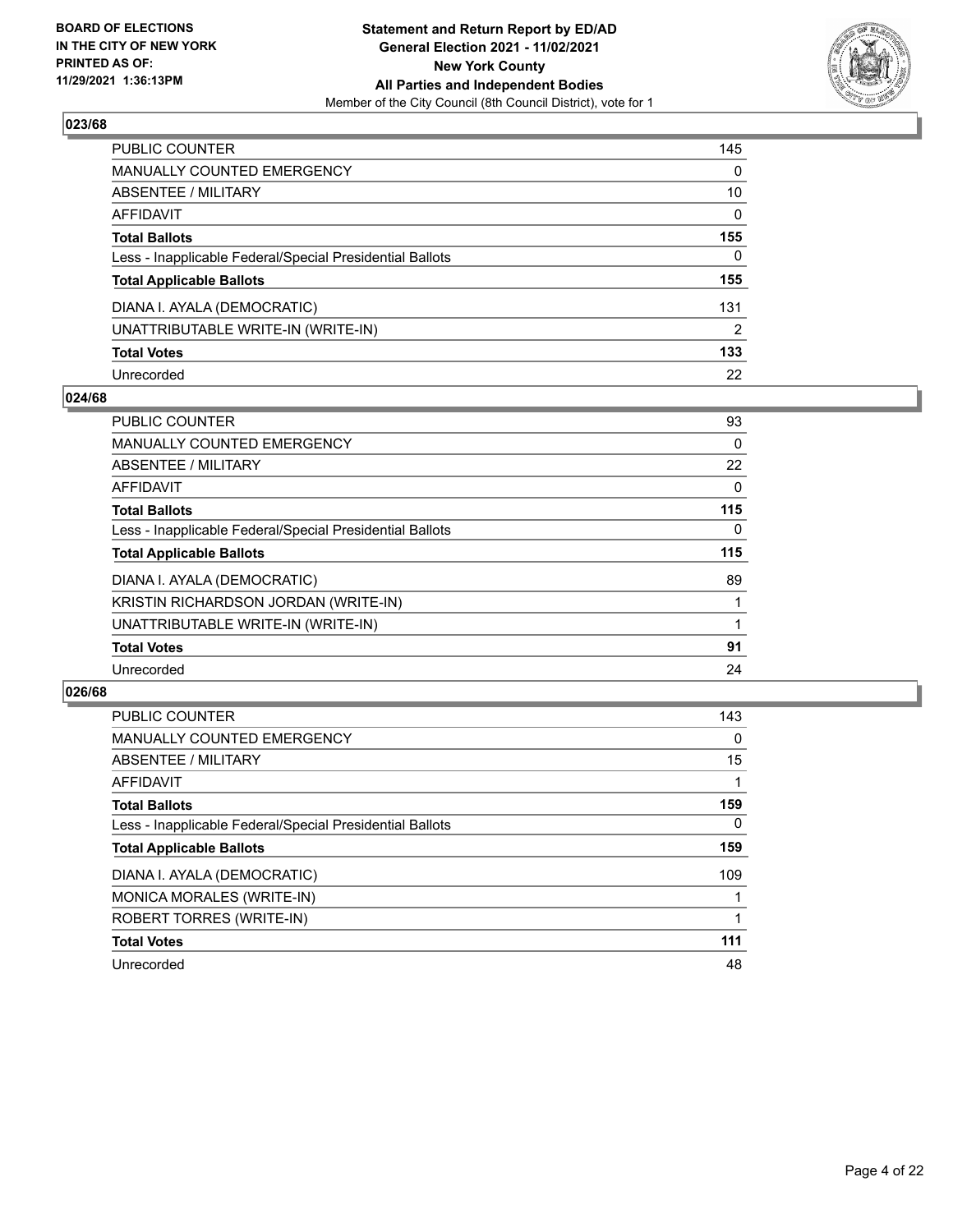

| PUBLIC COUNTER                                           | 145          |
|----------------------------------------------------------|--------------|
| MANUALLY COUNTED EMERGENCY                               | $\mathbf{0}$ |
| <b>ABSENTEE / MILITARY</b>                               | 19           |
| AFFIDAVIT                                                | $\mathbf{0}$ |
| <b>Total Ballots</b>                                     | 164          |
| Less - Inapplicable Federal/Special Presidential Ballots | $\mathbf{0}$ |
| <b>Total Applicable Ballots</b>                          | 164          |
| DIANA I. AYALA (DEMOCRATIC)                              | 119          |
| <b>Total Votes</b>                                       | 119          |
| Unrecorded                                               | 45           |

#### **028/68**

| <b>PUBLIC COUNTER</b>                                    | 118      |
|----------------------------------------------------------|----------|
| <b>MANUALLY COUNTED EMERGENCY</b>                        | $\Omega$ |
| <b>ABSENTEE / MILITARY</b>                               | 9        |
| AFFIDAVIT                                                | 0        |
| <b>Total Ballots</b>                                     | 127      |
| Less - Inapplicable Federal/Special Presidential Ballots | 0        |
| <b>Total Applicable Ballots</b>                          | 127      |
| DIANA I. AYALA (DEMOCRATIC)                              | 110      |
| IAN JOHNSTONE (WRITE-IN)                                 |          |
| <b>Total Votes</b>                                       | 111      |
| Unrecorded                                               | 16       |
|                                                          |          |

| <b>PUBLIC COUNTER</b>                                    | 60       |
|----------------------------------------------------------|----------|
| <b>MANUALLY COUNTED EMERGENCY</b>                        | $\Omega$ |
| ABSENTEE / MILITARY                                      |          |
| AFFIDAVIT                                                | $\Omega$ |
| <b>Total Ballots</b>                                     | 61       |
| Less - Inapplicable Federal/Special Presidential Ballots | 0        |
| <b>Total Applicable Ballots</b>                          | 61       |
| DIANA I. AYALA (DEMOCRATIC)                              | 40       |
| <b>Total Votes</b>                                       | 40       |
| Unrecorded                                               | 21       |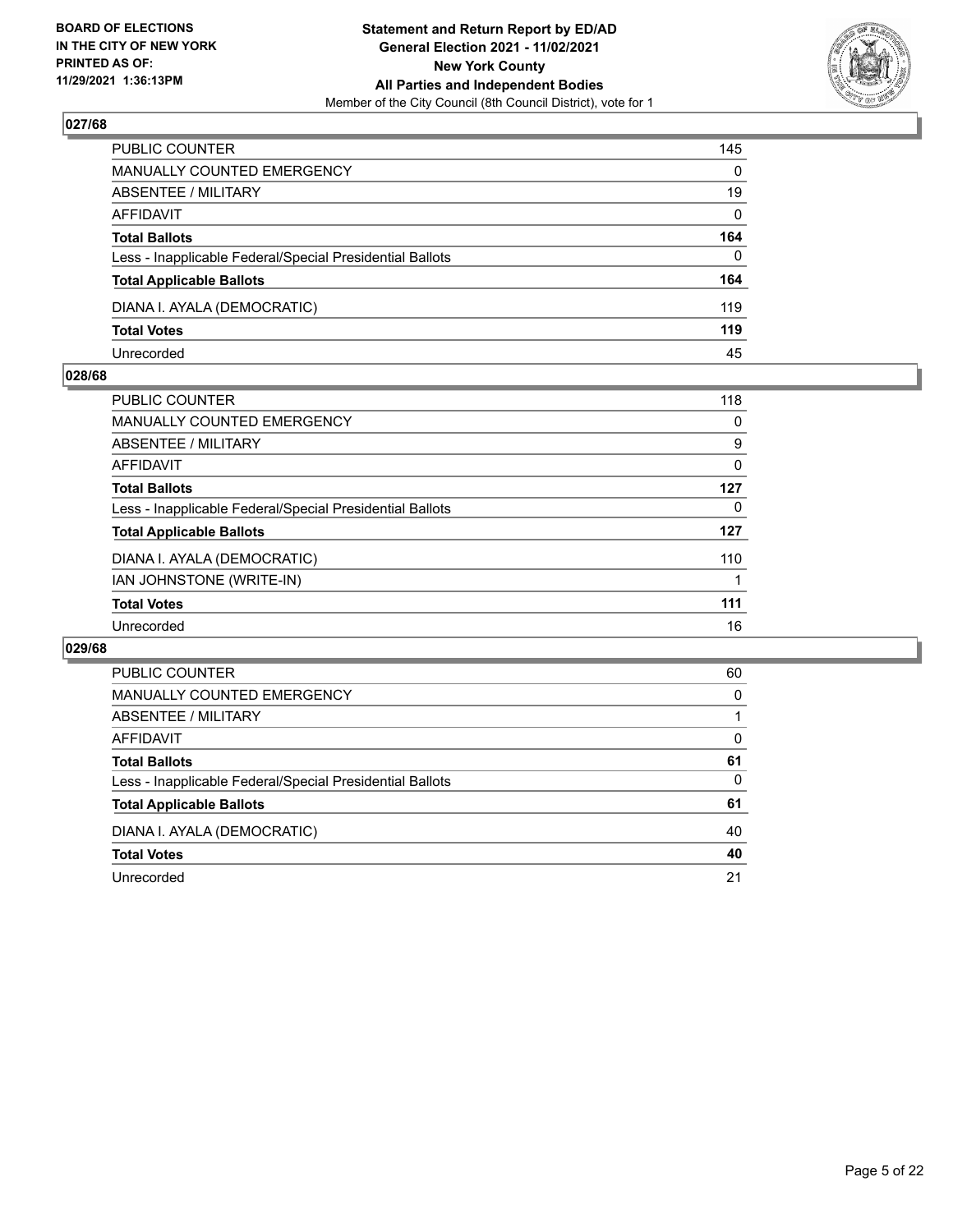

| <b>PUBLIC COUNTER</b>                                    | 147      |
|----------------------------------------------------------|----------|
| <b>MANUALLY COUNTED EMERGENCY</b>                        | $\Omega$ |
| ABSENTEE / MILITARY                                      | 78       |
| AFFIDAVIT                                                | $\Omega$ |
| <b>Total Ballots</b>                                     | 225      |
| Less - Inapplicable Federal/Special Presidential Ballots | 0        |
| <b>Total Applicable Ballots</b>                          | 225      |
| DIANA I. AYALA (DEMOCRATIC)                              | 142      |
| KRISTIN RICHARDSON JORDAN (WRITE-IN)                     |          |
| UNATTRIBUTABLE WRITE-IN (WRITE-IN)                       |          |
| <b>Total Votes</b>                                       | 144      |
| Unrecorded                                               | 81       |

## **032/68**

| <b>PUBLIC COUNTER</b>                                    | 88       |
|----------------------------------------------------------|----------|
| <b>MANUALLY COUNTED EMERGENCY</b>                        | $\Omega$ |
| ABSENTEE / MILITARY                                      | 4        |
| AFFIDAVIT                                                |          |
| <b>Total Ballots</b>                                     | 93       |
| Less - Inapplicable Federal/Special Presidential Ballots | 0        |
| <b>Total Applicable Ballots</b>                          | 93       |
| DIANA I. AYALA (DEMOCRATIC)                              | 79       |
| <b>Total Votes</b>                                       | 79       |
| Unrecorded                                               | 14       |

| <b>PUBLIC COUNTER</b>                                    | 166 |
|----------------------------------------------------------|-----|
| <b>MANUALLY COUNTED EMERGENCY</b>                        | 0   |
| ABSENTEE / MILITARY                                      | 19  |
| AFFIDAVIT                                                |     |
| <b>Total Ballots</b>                                     | 186 |
| Less - Inapplicable Federal/Special Presidential Ballots | 0   |
| <b>Total Applicable Ballots</b>                          | 186 |
| DIANA I. AYALA (DEMOCRATIC)                              | 149 |
| IAN STRAUGHTER (WRITE-IN)                                |     |
| STEVEN ROSA (WRITE-IN)                                   |     |
| <b>Total Votes</b>                                       | 151 |
| Unrecorded                                               | 35  |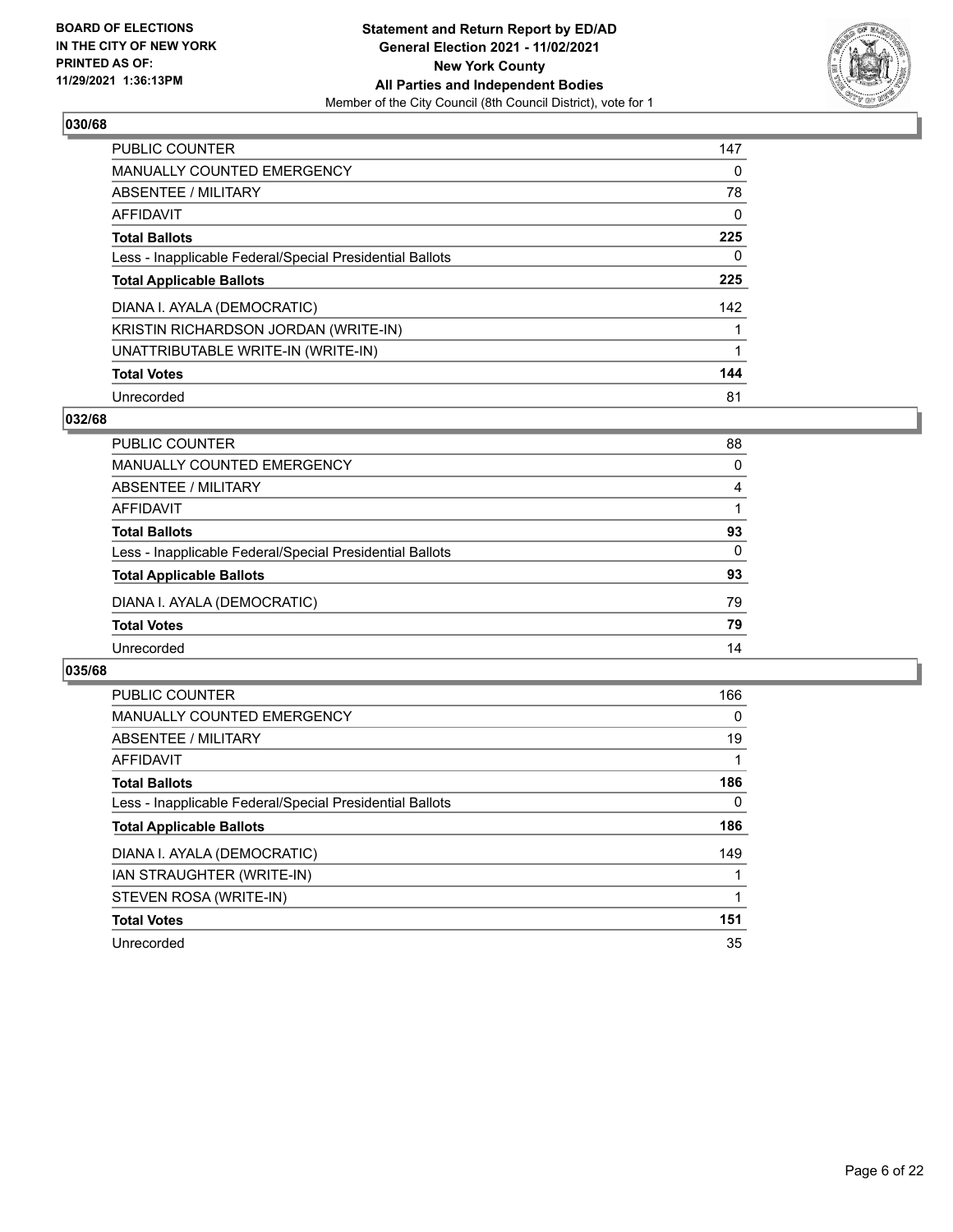

| PUBLIC COUNTER                                           | 88       |
|----------------------------------------------------------|----------|
| MANUALLY COUNTED EMERGENCY                               | $\Omega$ |
| <b>ABSENTEE / MILITARY</b>                               | 2        |
| AFFIDAVIT                                                | $\Omega$ |
| <b>Total Ballots</b>                                     | 90       |
| Less - Inapplicable Federal/Special Presidential Ballots | 0        |
| <b>Total Applicable Ballots</b>                          | 90       |
| DIANA I. AYALA (DEMOCRATIC)                              | 61       |
| <b>Total Votes</b>                                       | 61       |
| Unrecorded                                               | 29       |

#### **037/68**

| PUBLIC COUNTER                                           | 177      |
|----------------------------------------------------------|----------|
| <b>MANUALLY COUNTED EMERGENCY</b>                        | 0        |
| <b>ABSENTEE / MILITARY</b>                               | 6        |
| <b>AFFIDAVIT</b>                                         | $\Omega$ |
| <b>Total Ballots</b>                                     | 183      |
| Less - Inapplicable Federal/Special Presidential Ballots | 0        |
| <b>Total Applicable Ballots</b>                          | 183      |
| DIANA I. AYALA (DEMOCRATIC)                              | 149      |
| JOHN SKERRET (WRITE-IN)                                  |          |
| SANSA STARK (WRITE-IN)                                   |          |
| TAMIKA MAPP (WRITE-IN)                                   |          |
| UNATTRIBUTABLE WRITE-IN (WRITE-IN)                       | 1        |
| <b>Total Votes</b>                                       | 153      |
| Unrecorded                                               | 30       |
|                                                          |          |

| <b>PUBLIC COUNTER</b>                                    | 153 |
|----------------------------------------------------------|-----|
| <b>MANUALLY COUNTED EMERGENCY</b>                        | 0   |
| ABSENTEE / MILITARY                                      | 10  |
| <b>AFFIDAVIT</b>                                         | 2   |
| <b>Total Ballots</b>                                     | 165 |
| Less - Inapplicable Federal/Special Presidential Ballots | 0   |
| <b>Total Applicable Ballots</b>                          | 165 |
| DIANA I. AYALA (DEMOCRATIC)                              | 132 |
| ALEC BALDWIN (WRITE-IN)                                  |     |
| JOE SMITH (WRITE-IN)                                     |     |
| UNATTRIBUTABLE WRITE-IN (WRITE-IN)                       | 2   |
| <b>Total Votes</b>                                       | 136 |
| Unrecorded                                               | 29  |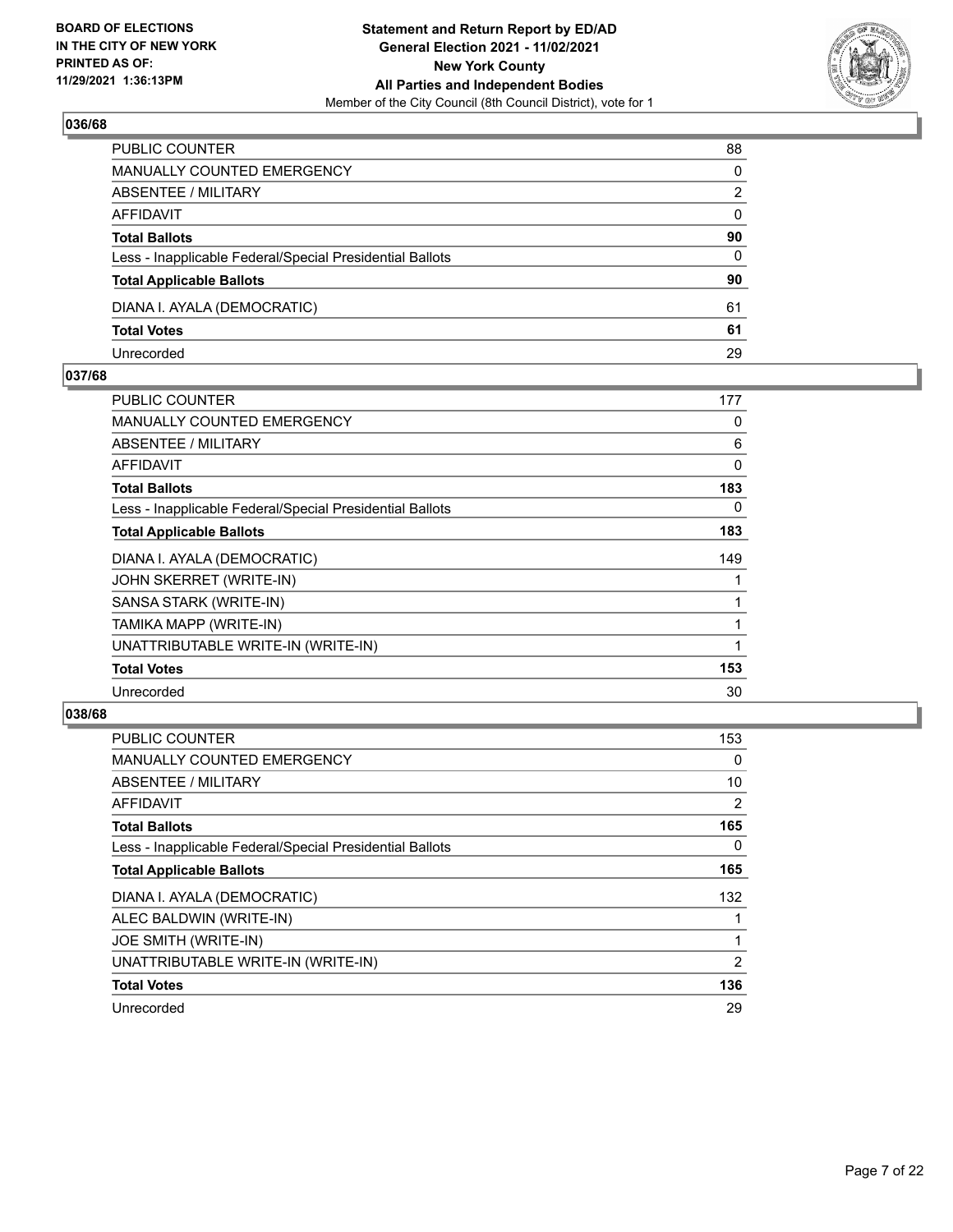

| PUBLIC COUNTER                                           | 168      |
|----------------------------------------------------------|----------|
| MANUALLY COUNTED EMERGENCY                               | $\Omega$ |
| ABSENTEE / MILITARY                                      | 2        |
| <b>AFFIDAVIT</b>                                         | 4        |
| <b>Total Ballots</b>                                     | 174      |
| Less - Inapplicable Federal/Special Presidential Ballots | 0        |
| <b>Total Applicable Ballots</b>                          | 174      |
| DIANA I. AYALA (DEMOCRATIC)                              | 137      |
| UNATTRIBUTABLE WRITE-IN (WRITE-IN)                       |          |
| <b>Total Votes</b>                                       | 138      |
| Unrecorded                                               | 36       |

## **040/68**

| PUBLIC COUNTER                                           | 183      |
|----------------------------------------------------------|----------|
| MANUALLY COUNTED EMERGENCY                               | $\Omega$ |
| ABSENTEE / MILITARY                                      | 14       |
| AFFIDAVIT                                                | $\Omega$ |
| <b>Total Ballots</b>                                     | 197      |
| Less - Inapplicable Federal/Special Presidential Ballots | 0        |
| <b>Total Applicable Ballots</b>                          | 197      |
| DIANA I. AYALA (DEMOCRATIC)                              | 155      |
| <b>Total Votes</b>                                       | 155      |
| Unrecorded                                               | 42       |

#### **041/68**

| <b>PUBLIC COUNTER</b>                                    | 219      |
|----------------------------------------------------------|----------|
| MANUALLY COUNTED EMERGENCY                               | 0        |
| ABSENTEE / MILITARY                                      | 12       |
| AFFIDAVIT                                                | $\Omega$ |
| <b>Total Ballots</b>                                     | 231      |
| Less - Inapplicable Federal/Special Presidential Ballots | 0        |
| <b>Total Applicable Ballots</b>                          | 231      |
| DIANA I. AYALA (DEMOCRATIC)                              | 196      |
| UNATTRIBUTABLE WRITE-IN (WRITE-IN)                       |          |
| <b>Total Votes</b>                                       | 197      |
| Unrecorded                                               | 34       |

| <b>PUBLIC COUNTER</b>                                    | 216            |
|----------------------------------------------------------|----------------|
| MANUALLY COUNTED EMERGENCY                               | $\Omega$       |
| ABSENTEE / MILITARY                                      | 13             |
| AFFIDAVIT                                                | $\overline{2}$ |
| <b>Total Ballots</b>                                     | 231            |
| Less - Inapplicable Federal/Special Presidential Ballots | 0              |
| <b>Total Applicable Ballots</b>                          | 231            |
| DIANA I. AYALA (DEMOCRATIC)                              | 201            |
| <b>Total Votes</b>                                       | 201            |
| Unrecorded                                               | 30             |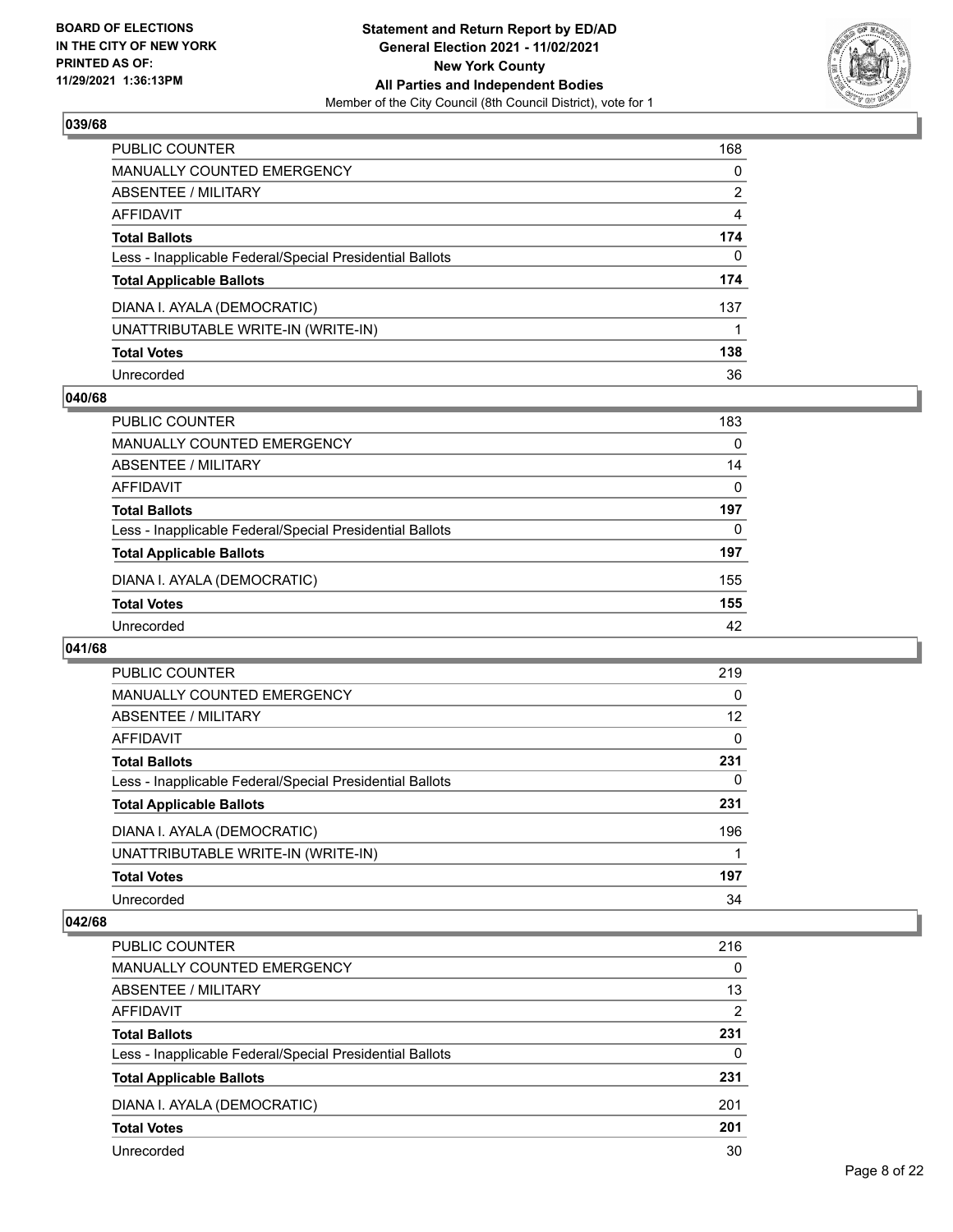

| <b>PUBLIC COUNTER</b>                                    | 197 |
|----------------------------------------------------------|-----|
| <b>MANUALLY COUNTED EMERGENCY</b>                        | 0   |
| ABSENTEE / MILITARY                                      | 6   |
| <b>AFFIDAVIT</b>                                         |     |
| <b>Total Ballots</b>                                     | 204 |
| Less - Inapplicable Federal/Special Presidential Ballots | 0   |
| <b>Total Applicable Ballots</b>                          | 204 |
| DIANA I. AYALA (DEMOCRATIC)                              | 163 |
| RYAN HAWKINS (WRITE-IN)                                  |     |
| SCOTT KINDER (WRITE-IN)                                  |     |
| UNATTRIBUTABLE WRITE-IN (WRITE-IN)                       |     |
| <b>Total Votes</b>                                       | 166 |
| Unrecorded                                               | 38  |

## **044/68**

| <b>PUBLIC COUNTER</b>                                    | 124      |
|----------------------------------------------------------|----------|
| MANUALLY COUNTED EMERGENCY                               | 0        |
| ABSENTEE / MILITARY                                      | 9        |
| AFFIDAVIT                                                | 0        |
| <b>Total Ballots</b>                                     | 133      |
| Less - Inapplicable Federal/Special Presidential Ballots | $\Omega$ |
| <b>Total Applicable Ballots</b>                          | 133      |
| DIANA I. AYALA (DEMOCRATIC)                              | 106      |
| <b>Total Votes</b>                                       | 106      |
| Unrecorded                                               | 27       |

| <b>PUBLIC COUNTER</b>                                    | 67       |
|----------------------------------------------------------|----------|
| MANUALLY COUNTED EMERGENCY                               | $\Omega$ |
| <b>ABSENTEE / MILITARY</b>                               | 6        |
| AFFIDAVIT                                                | $\Omega$ |
| <b>Total Ballots</b>                                     | 73       |
| Less - Inapplicable Federal/Special Presidential Ballots | $\Omega$ |
| <b>Total Applicable Ballots</b>                          | 73       |
| DIANA I. AYALA (DEMOCRATIC)                              | 62       |
| <b>Total Votes</b>                                       | 62       |
| Unrecorded                                               | 11       |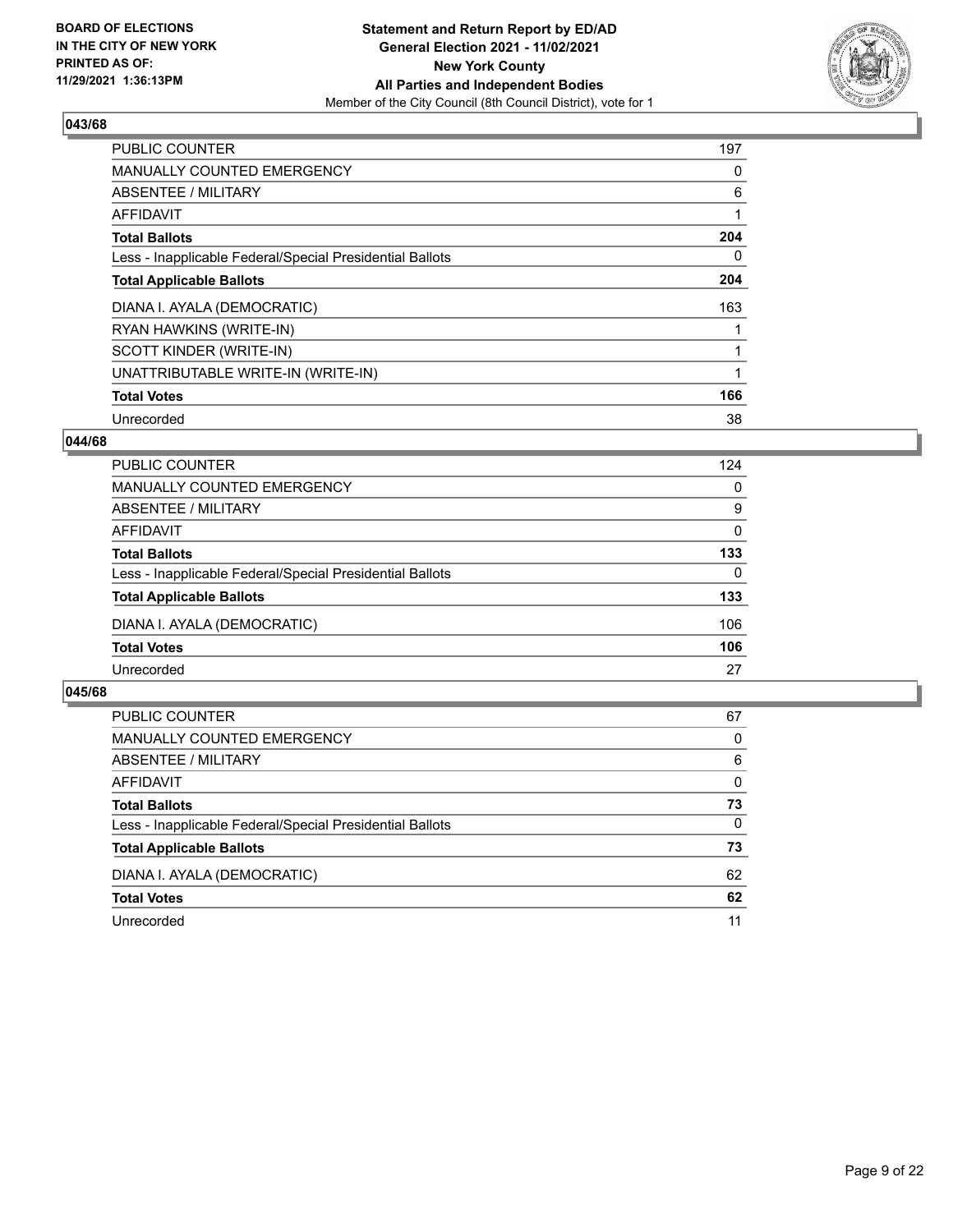

| <b>PUBLIC COUNTER</b>                                    | 185            |
|----------------------------------------------------------|----------------|
| <b>MANUALLY COUNTED EMERGENCY</b>                        | 0              |
| ABSENTEE / MILITARY                                      | $\overline{7}$ |
| <b>AFFIDAVIT</b>                                         | 0              |
| <b>Total Ballots</b>                                     | 192            |
| Less - Inapplicable Federal/Special Presidential Ballots | 0              |
| <b>Total Applicable Ballots</b>                          | 192            |
| DIANA I. AYALA (DEMOCRATIC)                              | 148            |
| <b>GALE BREWER (WRITE-IN)</b>                            |                |
| JOHN MIRAS (WRITE-IN)                                    |                |
| UNATTRIBUTABLE WRITE-IN (WRITE-IN)                       |                |
| <b>Total Votes</b>                                       | 151            |
| Unrecorded                                               | 41             |

## **047/68**

| PUBLIC COUNTER                                           | 94       |
|----------------------------------------------------------|----------|
| <b>MANUALLY COUNTED EMERGENCY</b>                        | 0        |
| ABSENTEE / MILITARY                                      | 6        |
| <b>AFFIDAVIT</b>                                         | 0        |
| <b>Total Ballots</b>                                     | 100      |
| Less - Inapplicable Federal/Special Presidential Ballots | $\Omega$ |
| <b>Total Applicable Ballots</b>                          | 100      |
| DIANA I. AYALA (DEMOCRATIC)                              | 79       |
| JOE S. SMITH (WRITE-IN)                                  |          |
| <b>Total Votes</b>                                       | 80       |
| Unrecorded                                               | 20       |
|                                                          |          |

| <b>PUBLIC COUNTER</b>                                    | 113      |
|----------------------------------------------------------|----------|
| MANUALLY COUNTED EMERGENCY                               | $\Omega$ |
| <b>ABSENTEE / MILITARY</b>                               | 14       |
| AFFIDAVIT                                                | $\Omega$ |
| <b>Total Ballots</b>                                     | 127      |
| Less - Inapplicable Federal/Special Presidential Ballots | 0        |
| <b>Total Applicable Ballots</b>                          | 127      |
| DIANA I. AYALA (DEMOCRATIC)                              | 98       |
| <b>Total Votes</b>                                       | 98       |
| Unrecorded                                               | 29       |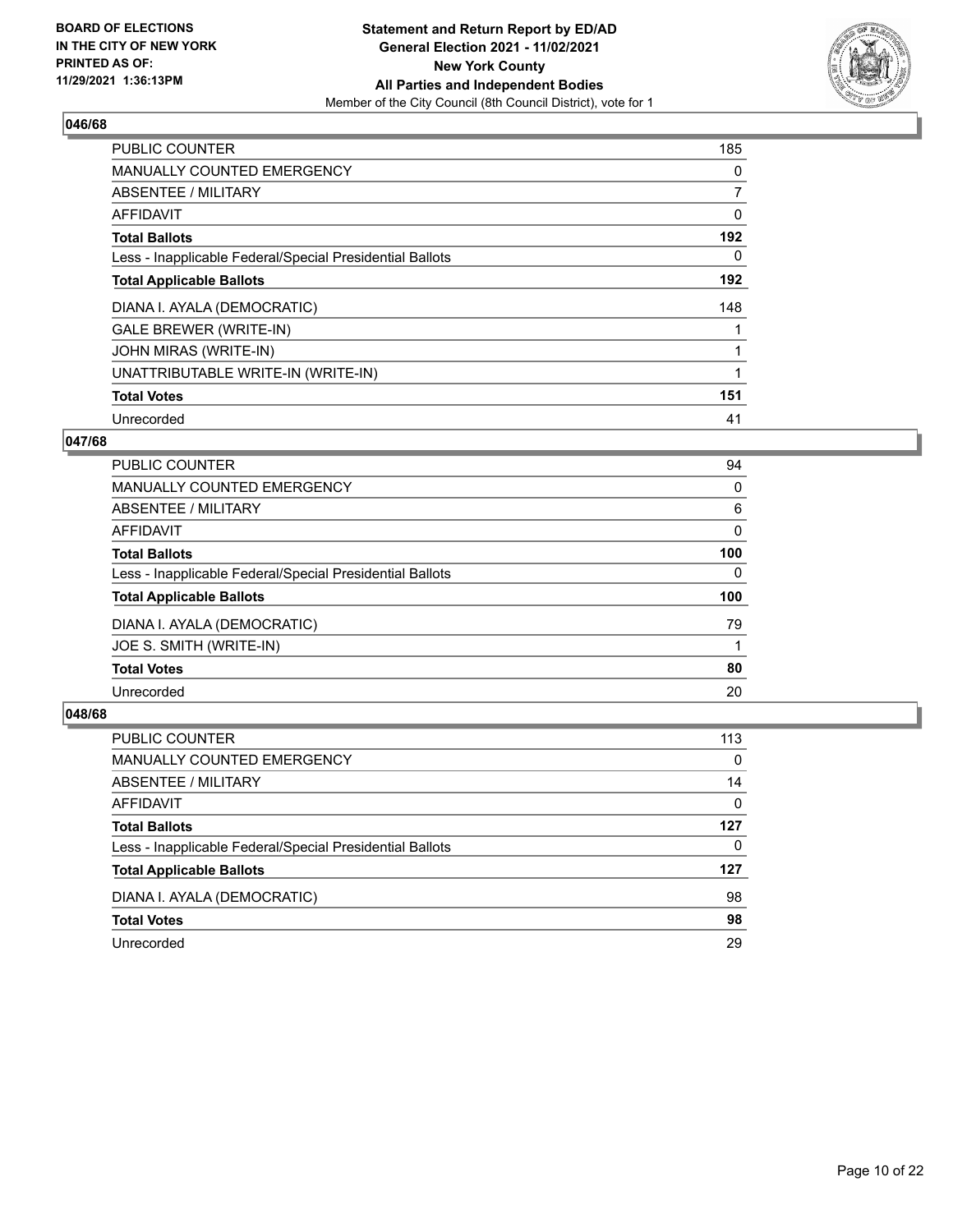

| PUBLIC COUNTER                                           | 124      |
|----------------------------------------------------------|----------|
| <b>MANUALLY COUNTED EMERGENCY</b>                        | $\Omega$ |
| ABSENTEE / MILITARY                                      | 17       |
| AFFIDAVIT                                                |          |
| <b>Total Ballots</b>                                     | 142      |
| Less - Inapplicable Federal/Special Presidential Ballots | 0        |
| <b>Total Applicable Ballots</b>                          | 142      |
| DIANA I. AYALA (DEMOCRATIC)                              | 121      |
| <b>Total Votes</b>                                       | 121      |
| Unrecorded                                               | 21       |

#### **050/68**

| <b>PUBLIC COUNTER</b>                                    | 210 |
|----------------------------------------------------------|-----|
| MANUALLY COUNTED EMERGENCY                               | 0   |
| ABSENTEE / MILITARY                                      |     |
| AFFIDAVIT                                                |     |
| <b>Total Ballots</b>                                     | 218 |
| Less - Inapplicable Federal/Special Presidential Ballots | 0   |
| <b>Total Applicable Ballots</b>                          | 218 |
| DIANA I. AYALA (DEMOCRATIC)                              | 175 |
| <b>Total Votes</b>                                       | 175 |
| Unrecorded                                               | 43  |
|                                                          |     |

| <b>PUBLIC COUNTER</b>                                    | 181      |
|----------------------------------------------------------|----------|
| <b>MANUALLY COUNTED EMERGENCY</b>                        | 0        |
| ABSENTEE / MILITARY                                      | 20       |
| AFFIDAVIT                                                | $\Omega$ |
| <b>Total Ballots</b>                                     | 201      |
| Less - Inapplicable Federal/Special Presidential Ballots | $\Omega$ |
| <b>Total Applicable Ballots</b>                          | 201      |
| DIANA I. AYALA (DEMOCRATIC)                              | 159      |
| FATIMA DAUKARE (WRITE-IN)                                |          |
| <b>Total Votes</b>                                       | 160      |
| Unrecorded                                               | 41       |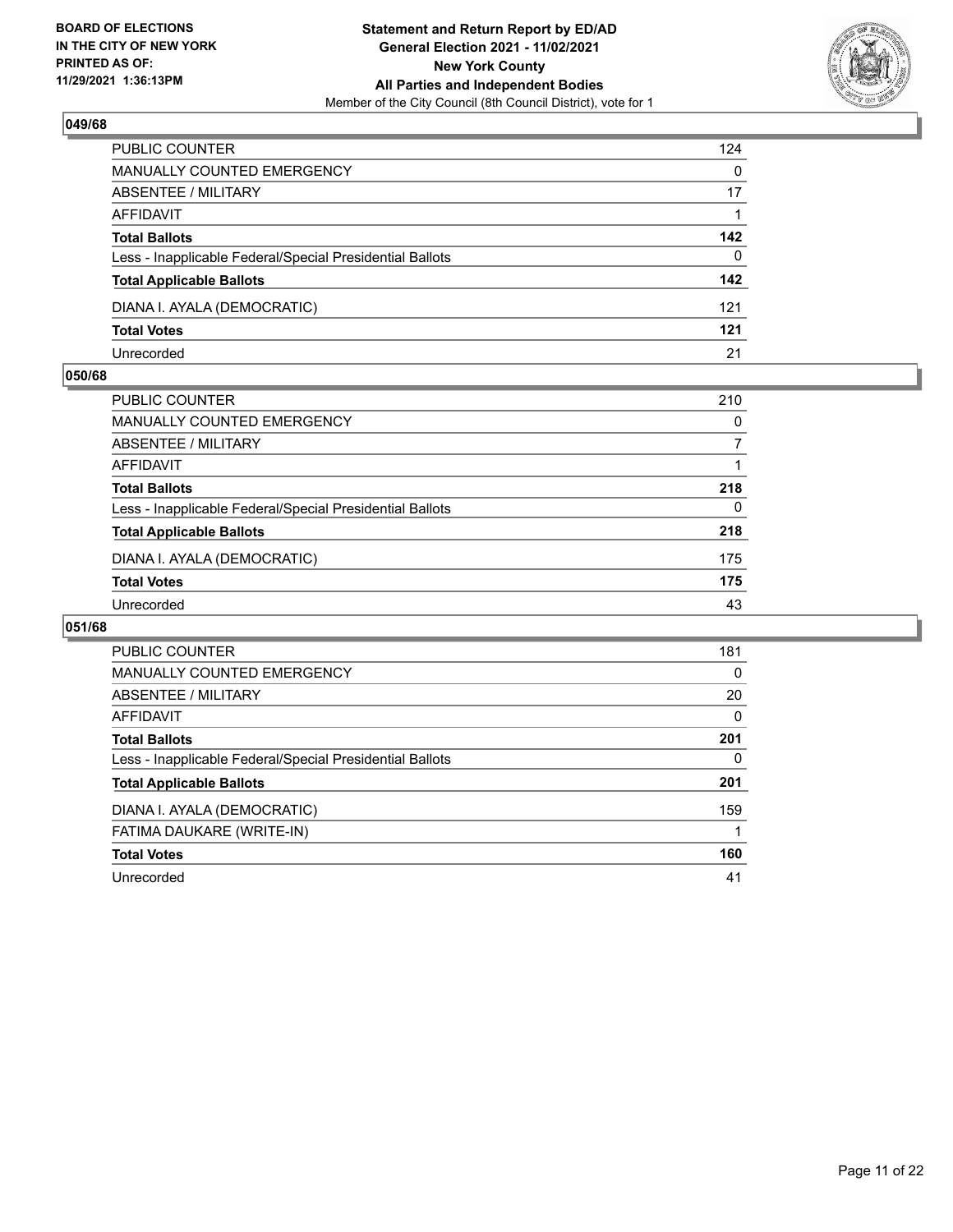

| <b>PUBLIC COUNTER</b>                                    | 218      |
|----------------------------------------------------------|----------|
| <b>MANUALLY COUNTED EMERGENCY</b>                        | $\Omega$ |
| ABSENTEE / MILITARY                                      | 14       |
| <b>AFFIDAVIT</b>                                         | 0        |
| <b>Total Ballots</b>                                     | 232      |
| Less - Inapplicable Federal/Special Presidential Ballots | 0        |
| <b>Total Applicable Ballots</b>                          | 232      |
| DIANA I. AYALA (DEMOCRATIC)                              | 191      |
| <b>GEMAYEL OSBORNE (WRITE-IN)</b>                        |          |
| <b>JOHN RUIZ (WRITE-IN)</b>                              |          |
| <b>Total Votes</b>                                       | 193      |
| Unrecorded                                               | 39       |

#### **053/68**

| <b>PUBLIC COUNTER</b>                                    | 153      |
|----------------------------------------------------------|----------|
| MANUALLY COUNTED EMERGENCY                               | $\Omega$ |
| ABSENTEE / MILITARY                                      | 15       |
| AFFIDAVIT                                                | 2        |
| <b>Total Ballots</b>                                     | 170      |
| Less - Inapplicable Federal/Special Presidential Ballots | $\Omega$ |
| <b>Total Applicable Ballots</b>                          | 170      |
| DIANA I. AYALA (DEMOCRATIC)                              | 138      |
| <b>Total Votes</b>                                       | 138      |
| Unrecorded                                               | 32       |

| <b>PUBLIC COUNTER</b>                                    | 134      |
|----------------------------------------------------------|----------|
| <b>MANUALLY COUNTED EMERGENCY</b>                        | $\Omega$ |
| ABSENTEE / MILITARY                                      | 18       |
| AFFIDAVIT                                                | $\Omega$ |
| <b>Total Ballots</b>                                     | 152      |
| Less - Inapplicable Federal/Special Presidential Ballots | 0        |
| <b>Total Applicable Ballots</b>                          | 152      |
| DIANA I. AYALA (DEMOCRATIC)                              | 131      |
| ROBERT J. RODRIGUEZ (WRITE-IN)                           | 2        |
| <b>Total Votes</b>                                       | 133      |
| Unrecorded                                               | 19       |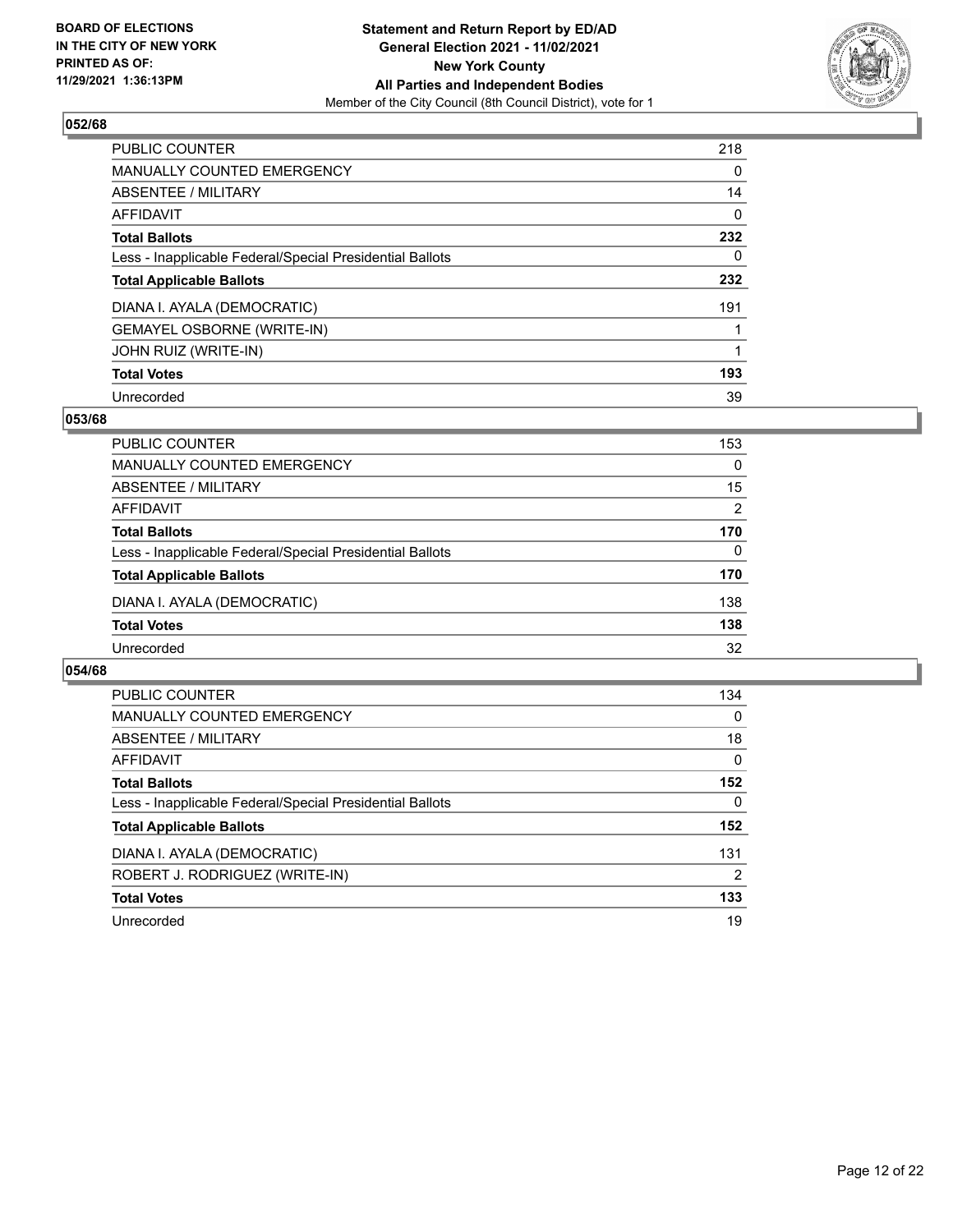

| <b>PUBLIC COUNTER</b>                                    | 215 |
|----------------------------------------------------------|-----|
| <b>MANUALLY COUNTED EMERGENCY</b>                        | 0   |
| <b>ABSENTEE / MILITARY</b>                               | 15  |
| <b>AFFIDAVIT</b>                                         | 2   |
| <b>Total Ballots</b>                                     | 232 |
| Less - Inapplicable Federal/Special Presidential Ballots | 0   |
| <b>Total Applicable Ballots</b>                          | 232 |
| DIANA I. AYALA (DEMOCRATIC)                              | 190 |
| DAVE EAST (WRITE-IN)                                     |     |
| KETIRIA CALDEON (WRITE-IN)                               |     |
|                                                          |     |
| THOMAS SUTTON II (WRITE-IN)                              |     |
| WILLIAM A. PEPITONE (WRITE-IN)                           |     |
| <b>Total Votes</b>                                       | 194 |

## **056/68**

| <b>PUBLIC COUNTER</b>                                    | 144            |
|----------------------------------------------------------|----------------|
| <b>MANUALLY COUNTED EMERGENCY</b>                        | $\Omega$       |
| ABSENTEE / MILITARY                                      | 21             |
| AFFIDAVIT                                                | $\overline{2}$ |
| <b>Total Ballots</b>                                     | 167            |
| Less - Inapplicable Federal/Special Presidential Ballots | 0              |
| <b>Total Applicable Ballots</b>                          | 167            |
| DIANA I. AYALA (DEMOCRATIC)                              | 136            |
| EDWARD POULIN (WRITE-IN)                                 |                |
| <b>Total Votes</b>                                       | 137            |
| Unrecorded                                               | 30             |

| <b>PUBLIC COUNTER</b>                                    | 126      |
|----------------------------------------------------------|----------|
| <b>MANUALLY COUNTED EMERGENCY</b>                        | $\Omega$ |
| ABSENTEE / MILITARY                                      | 4        |
| AFFIDAVIT                                                | $\Omega$ |
| <b>Total Ballots</b>                                     | 130      |
| Less - Inapplicable Federal/Special Presidential Ballots | $\Omega$ |
| <b>Total Applicable Ballots</b>                          | 130      |
| DIANA I. AYALA (DEMOCRATIC)                              | 114      |
| UNATTRIBUTABLE WRITE-IN (WRITE-IN)                       | 2        |
| <b>Total Votes</b>                                       | 116      |
| Unrecorded                                               | 14       |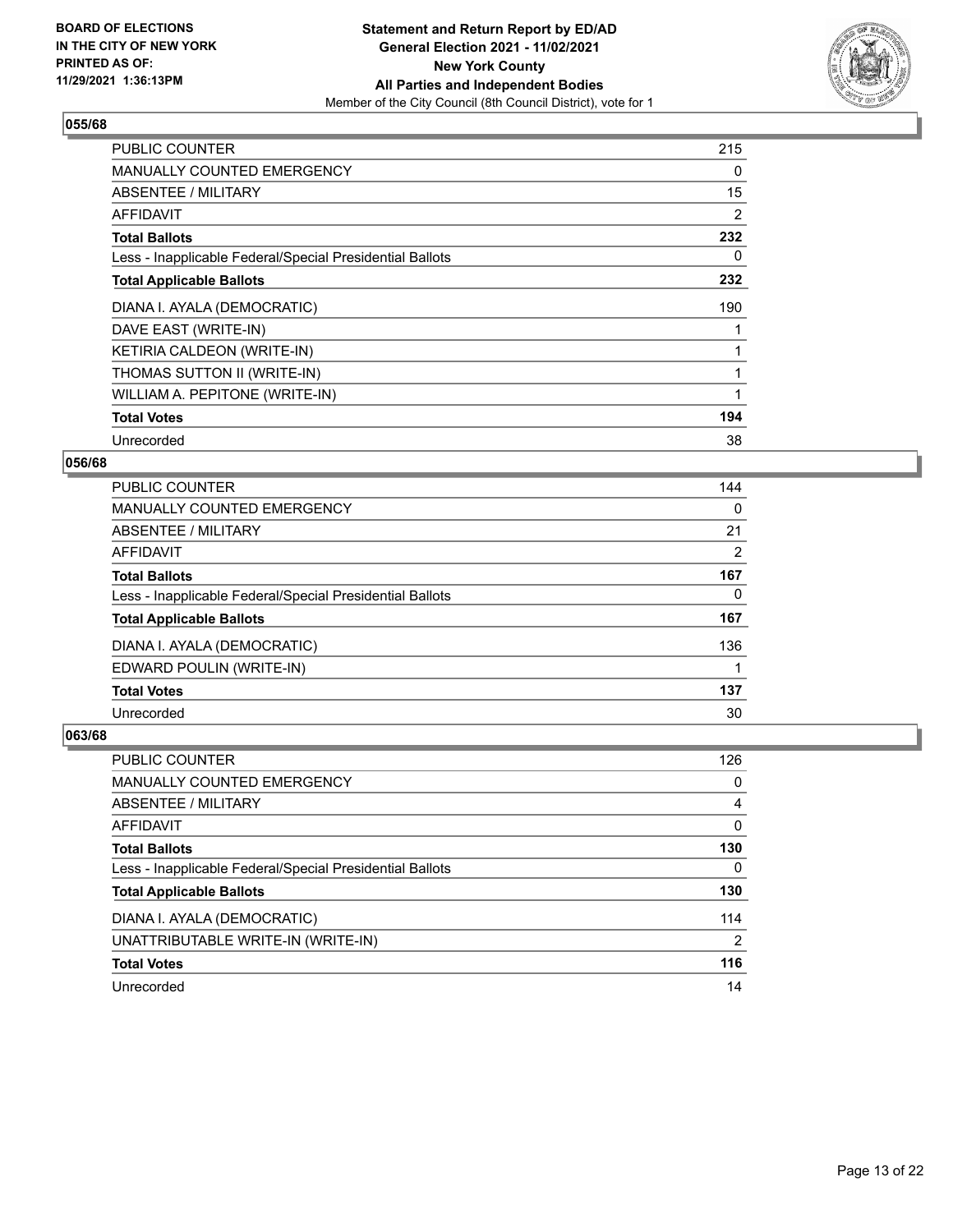

| PUBLIC COUNTER                                           | 79       |
|----------------------------------------------------------|----------|
| MANUALLY COUNTED EMERGENCY                               | 0        |
| <b>ABSENTEE / MILITARY</b>                               | 5        |
| AFFIDAVIT                                                | $\Omega$ |
| <b>Total Ballots</b>                                     | 84       |
| Less - Inapplicable Federal/Special Presidential Ballots | $\Omega$ |
| <b>Total Applicable Ballots</b>                          | 84       |
| DIANA I. AYALA (DEMOCRATIC)                              | 68       |
| <b>Total Votes</b>                                       | 68       |
| Unrecorded                                               | 16       |

#### **065/68**

| PUBLIC COUNTER                                           | 113 |
|----------------------------------------------------------|-----|
| <b>MANUALLY COUNTED EMERGENCY</b>                        | 0   |
| ABSENTEE / MILITARY                                      | 3   |
| AFFIDAVIT                                                | 0   |
| <b>Total Ballots</b>                                     | 116 |
| Less - Inapplicable Federal/Special Presidential Ballots | 0   |
| <b>Total Applicable Ballots</b>                          | 116 |
| DIANA I. AYALA (DEMOCRATIC)                              | 86  |
| <b>Total Votes</b>                                       | 86  |
| Unrecorded                                               | 30  |

## **066/68**

| <b>PUBLIC COUNTER</b>                                    | 168          |
|----------------------------------------------------------|--------------|
| MANUALLY COUNTED EMERGENCY                               | $\Omega$     |
| ABSENTEE / MILITARY                                      | 12           |
| <b>AFFIDAVIT</b>                                         | $\Omega$     |
| <b>Total Ballots</b>                                     | 180          |
| Less - Inapplicable Federal/Special Presidential Ballots | $\mathbf{0}$ |
| <b>Total Applicable Ballots</b>                          | 180          |
| DIANA I. AYALA (DEMOCRATIC)                              | 143          |
| UNATTRIBUTABLE WRITE-IN (WRITE-IN)                       | 2            |
| <b>Total Votes</b>                                       | 145          |
| Unrecorded                                               | 35           |

| <b>PUBLIC COUNTER</b>                                    | 72       |
|----------------------------------------------------------|----------|
| MANUALLY COUNTED EMERGENCY                               | 0        |
| ABSENTEE / MILITARY                                      | 12       |
| AFFIDAVIT                                                | $\Omega$ |
| <b>Total Ballots</b>                                     | 84       |
| Less - Inapplicable Federal/Special Presidential Ballots | 0        |
| <b>Total Applicable Ballots</b>                          | 84       |
| DIANA I. AYALA (DEMOCRATIC)                              | 59       |
| UNATTRIBUTABLE WRITE-IN (WRITE-IN)                       |          |
|                                                          |          |
| <b>Total Votes</b>                                       | 60       |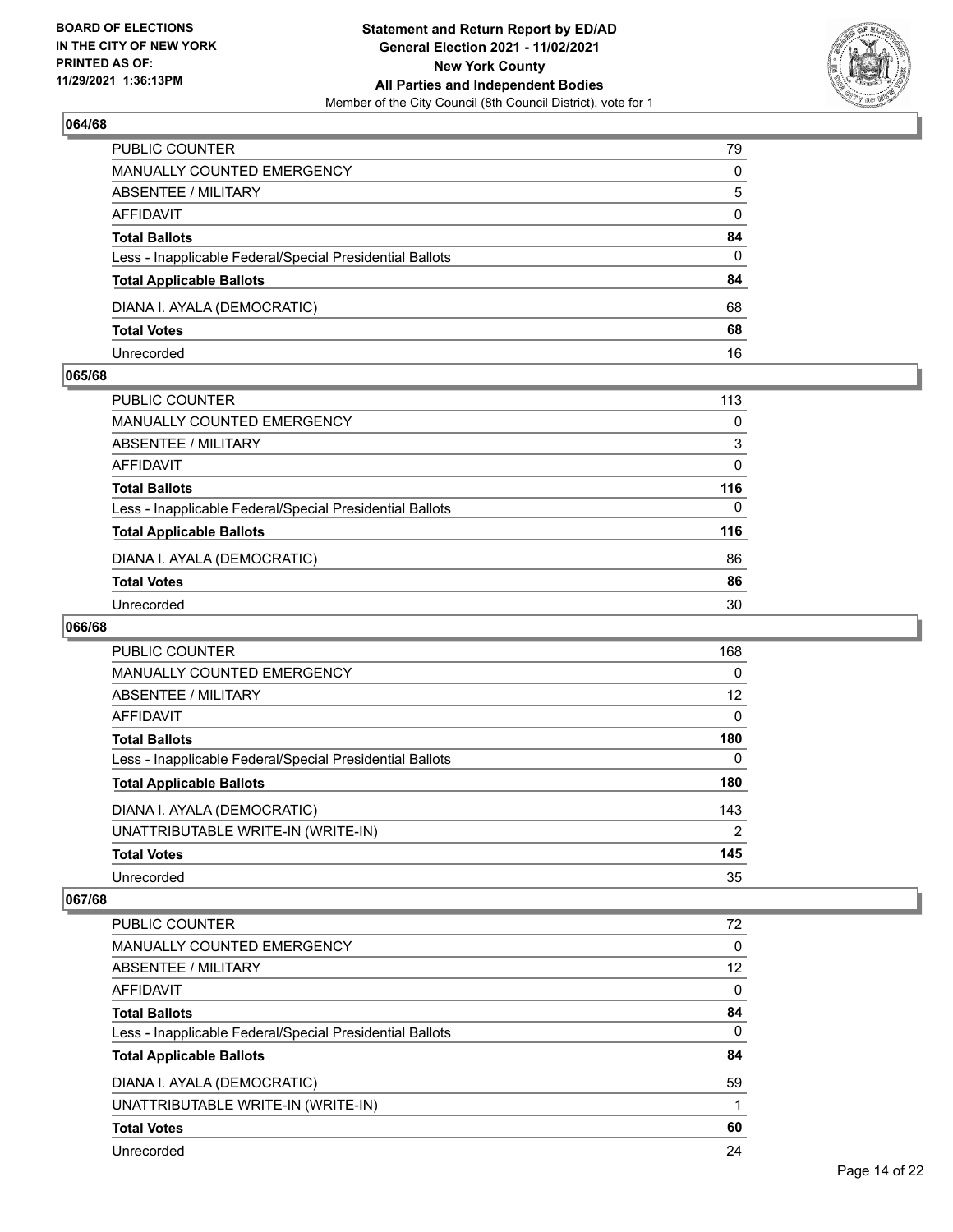

| PUBLIC COUNTER                                           | 115      |
|----------------------------------------------------------|----------|
| <b>MANUALLY COUNTED EMERGENCY</b>                        | $\Omega$ |
| <b>ABSENTEE / MILITARY</b>                               | 4        |
| AFFIDAVIT                                                | $\Omega$ |
| <b>Total Ballots</b>                                     | 119      |
| Less - Inapplicable Federal/Special Presidential Ballots | $\Omega$ |
| <b>Total Applicable Ballots</b>                          | 119      |
| DIANA I. AYALA (DEMOCRATIC)                              | 100      |
| <b>Total Votes</b>                                       | 100      |
| Unrecorded                                               | 19       |

#### **069/68**

| <b>PUBLIC COUNTER</b>                                    | 132 |
|----------------------------------------------------------|-----|
|                                                          |     |
| MANUALLY COUNTED EMERGENCY                               | 0   |
| ABSENTEE / MILITARY                                      | 13  |
| AFFIDAVIT                                                | 0   |
| <b>Total Ballots</b>                                     | 145 |
| Less - Inapplicable Federal/Special Presidential Ballots | 0   |
| <b>Total Applicable Ballots</b>                          | 145 |
| DIANA I. AYALA (DEMOCRATIC)                              | 117 |
| <b>Total Votes</b>                                       | 117 |
| Unrecorded                                               | 28  |

| <b>PUBLIC COUNTER</b>                                    | 91       |
|----------------------------------------------------------|----------|
| <b>MANUALLY COUNTED EMERGENCY</b>                        | 0        |
| ABSENTEE / MILITARY                                      | 8        |
| <b>AFFIDAVIT</b>                                         | 0        |
| <b>Total Ballots</b>                                     | 99       |
| Less - Inapplicable Federal/Special Presidential Ballots | $\Omega$ |
| <b>Total Applicable Ballots</b>                          | 99       |
| DIANA I. AYALA (DEMOCRATIC)                              | 81       |
| UNATTRIBUTABLE WRITE-IN (WRITE-IN)                       |          |
| <b>Total Votes</b>                                       | 82       |
| Unrecorded                                               | 17       |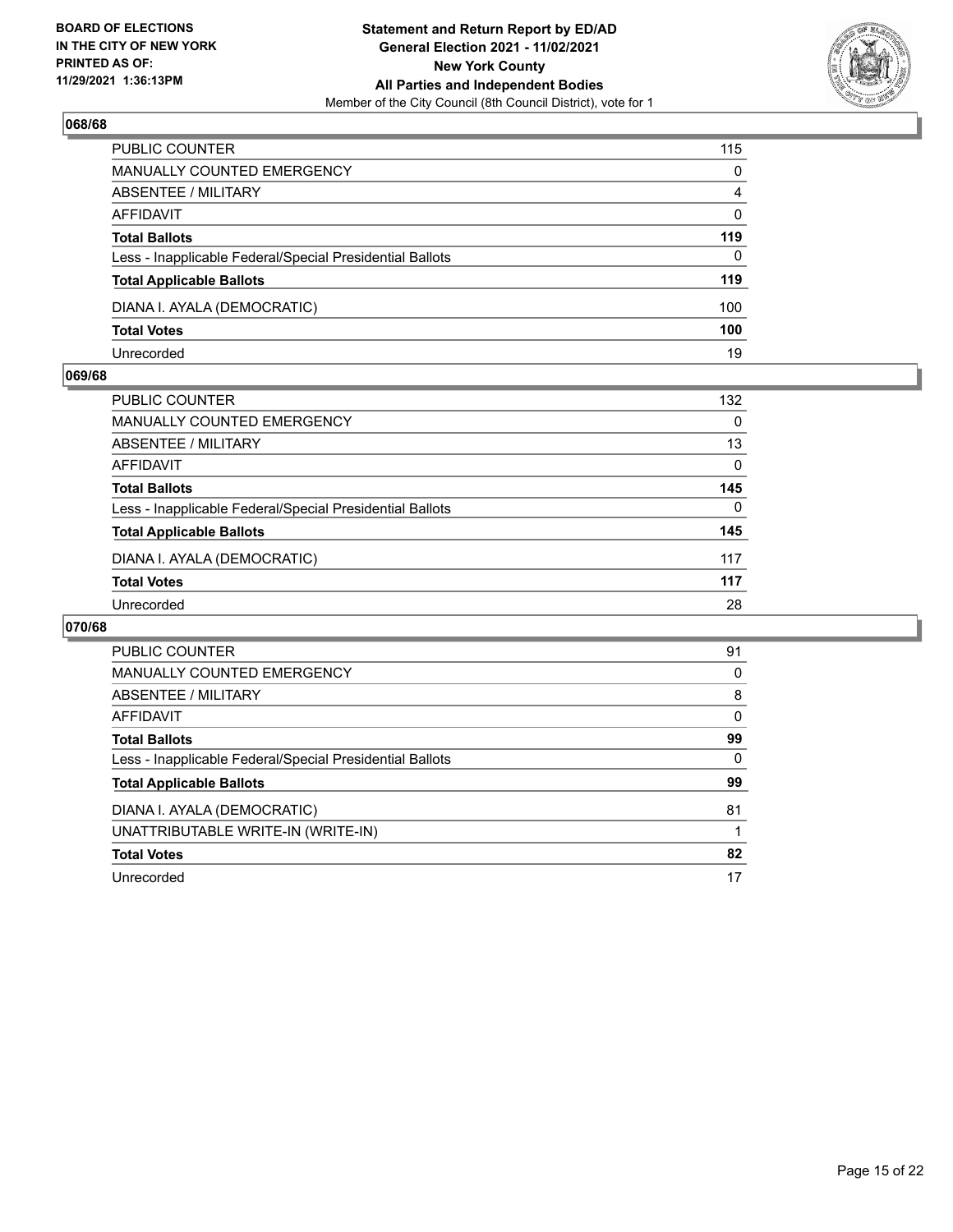

| <b>PUBLIC COUNTER</b>                                    | 145 |
|----------------------------------------------------------|-----|
| MANUALLY COUNTED EMERGENCY                               | 0   |
| ABSENTEE / MILITARY                                      | 6   |
| AFFIDAVIT                                                | 1   |
| <b>Total Ballots</b>                                     | 152 |
| Less - Inapplicable Federal/Special Presidential Ballots | 0   |
| <b>Total Applicable Ballots</b>                          | 152 |
| DIANA I. AYALA (DEMOCRATIC)                              | 128 |
| ALEXANDER MICHAEL NEEDHAM (WRITE-IN)                     |     |
| ANDREW N. WOODARD (WRITE-IN)                             |     |
| COLE C. STANLEY (WRITE-IN)                               | 1   |
| <b>Total Votes</b>                                       | 131 |
| Unrecorded                                               | 21  |

## **072/68**

| PUBLIC COUNTER                                           | 138      |
|----------------------------------------------------------|----------|
| MANUALLY COUNTED EMERGENCY                               | $\Omega$ |
| ABSENTEE / MILITARY                                      | 12       |
| <b>AFFIDAVIT</b>                                         | 0        |
| <b>Total Ballots</b>                                     | 150      |
| Less - Inapplicable Federal/Special Presidential Ballots | 0        |
| <b>Total Applicable Ballots</b>                          | 150      |
| DIANA I. AYALA (DEMOCRATIC)                              | 116      |
| ALIDA W. MORGAN (WRITE-IN)                               |          |
| MADDOX GUERILLA (WRITE-IN)                               |          |
| ROSA GRICE (WRITE-IN)                                    |          |
| <b>Total Votes</b>                                       | 119      |
| Unrecorded                                               | 31       |

| PUBLIC COUNTER                                           | 159            |
|----------------------------------------------------------|----------------|
| <b>MANUALLY COUNTED EMERGENCY</b>                        | 0              |
| ABSENTEE / MILITARY                                      | 4              |
| AFFIDAVIT                                                | $\overline{2}$ |
| <b>Total Ballots</b>                                     | 165            |
| Less - Inapplicable Federal/Special Presidential Ballots | 0              |
| <b>Total Applicable Ballots</b>                          | 165            |
| DIANA I. AYALA (DEMOCRATIC)                              | 121            |
| <b>JASON CRUZ (WRITE-IN)</b>                             | 1              |
| ROBERT J. RODRIGUEZ (WRITE-IN)                           | 1              |
| UNATTRIBUTABLE WRITE-IN (WRITE-IN)                       | $\overline{2}$ |
| ZACHARY ZAGGER (WRITE-IN)                                | 1              |
| <b>Total Votes</b>                                       | 126            |
| Unrecorded                                               | 39             |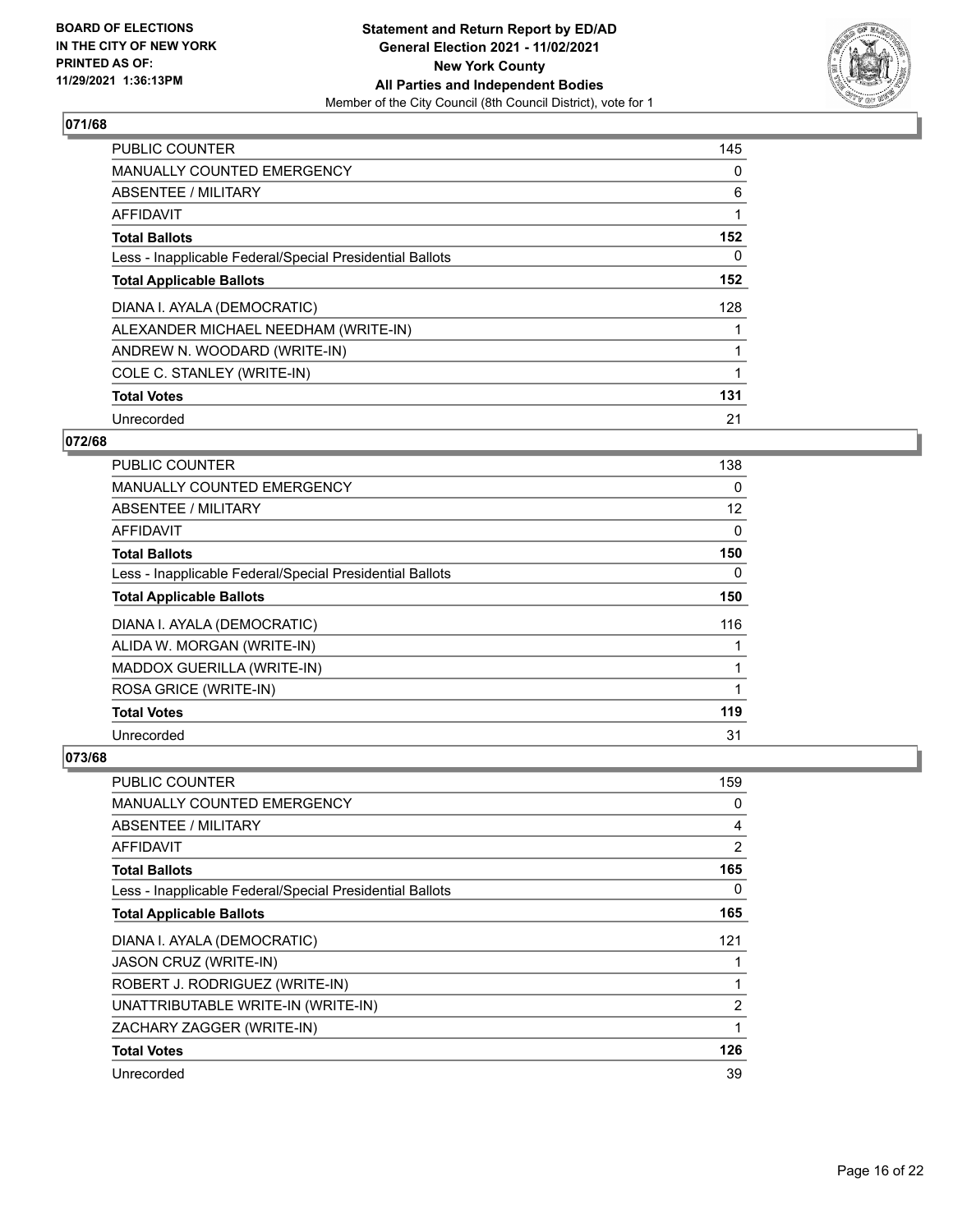

| <b>PUBLIC COUNTER</b>                                    | 118 |
|----------------------------------------------------------|-----|
| <b>MANUALLY COUNTED EMERGENCY</b>                        | 0   |
| ABSENTEE / MILITARY                                      | 3   |
| <b>AFFIDAVIT</b>                                         |     |
| <b>Total Ballots</b>                                     | 122 |
| Less - Inapplicable Federal/Special Presidential Ballots | 0   |
| <b>Total Applicable Ballots</b>                          | 122 |
| DIANA I. AYALA (DEMOCRATIC)                              | 105 |
| MICHAEL EKEMA-AGBAW (WRITE-IN)                           |     |
| SARO GIAMLASYAN (WRITE-IN)                               |     |
| SHAKIRA JONES (WRITE-IN)                                 |     |
| <b>Total Votes</b>                                       | 108 |
| Unrecorded                                               | 14  |

## **076/68**

| <b>PUBLIC COUNTER</b>                                    | 145            |
|----------------------------------------------------------|----------------|
| <b>MANUALLY COUNTED EMERGENCY</b>                        | 0              |
| ABSENTEE / MILITARY                                      | $\overline{7}$ |
| <b>AFFIDAVIT</b>                                         | 3              |
| <b>Total Ballots</b>                                     | 155            |
| Less - Inapplicable Federal/Special Presidential Ballots | 0              |
| <b>Total Applicable Ballots</b>                          | 155            |
| DIANA I. AYALA (DEMOCRATIC)                              | 123            |
| ALVIN JOHNSON (WRITE-IN)                                 |                |
| DANIEL ZETAZATE (WRITE-IN)                               | 1              |
| GILES INDIC (WRITE-IN)                                   |                |
| <b>JOSEPH RIENTI (WRITE-IN)</b>                          | 1              |
| MAITE JUNCO (WRITE-IN)                                   |                |
| UNATTRIBUTABLE WRITE-IN (WRITE-IN)                       |                |
| <b>Total Votes</b>                                       | 129            |
| Unrecorded                                               | 26             |

| PUBLIC COUNTER                                           | 101 |
|----------------------------------------------------------|-----|
| <b>MANUALLY COUNTED EMERGENCY</b>                        | 0   |
| ABSENTEE / MILITARY                                      |     |
| AFFIDAVIT                                                |     |
| <b>Total Ballots</b>                                     | 109 |
| Less - Inapplicable Federal/Special Presidential Ballots | 0   |
| <b>Total Applicable Ballots</b>                          | 109 |
| DIANA I. AYALA (DEMOCRATIC)                              | 89  |
| LUIS J. GOMEZ (WRITE-IN)                                 |     |
| UNATTRIBUTABLE WRITE-IN (WRITE-IN)                       | 2   |
| <b>Total Votes</b>                                       | 92  |
| Unrecorded                                               | 17  |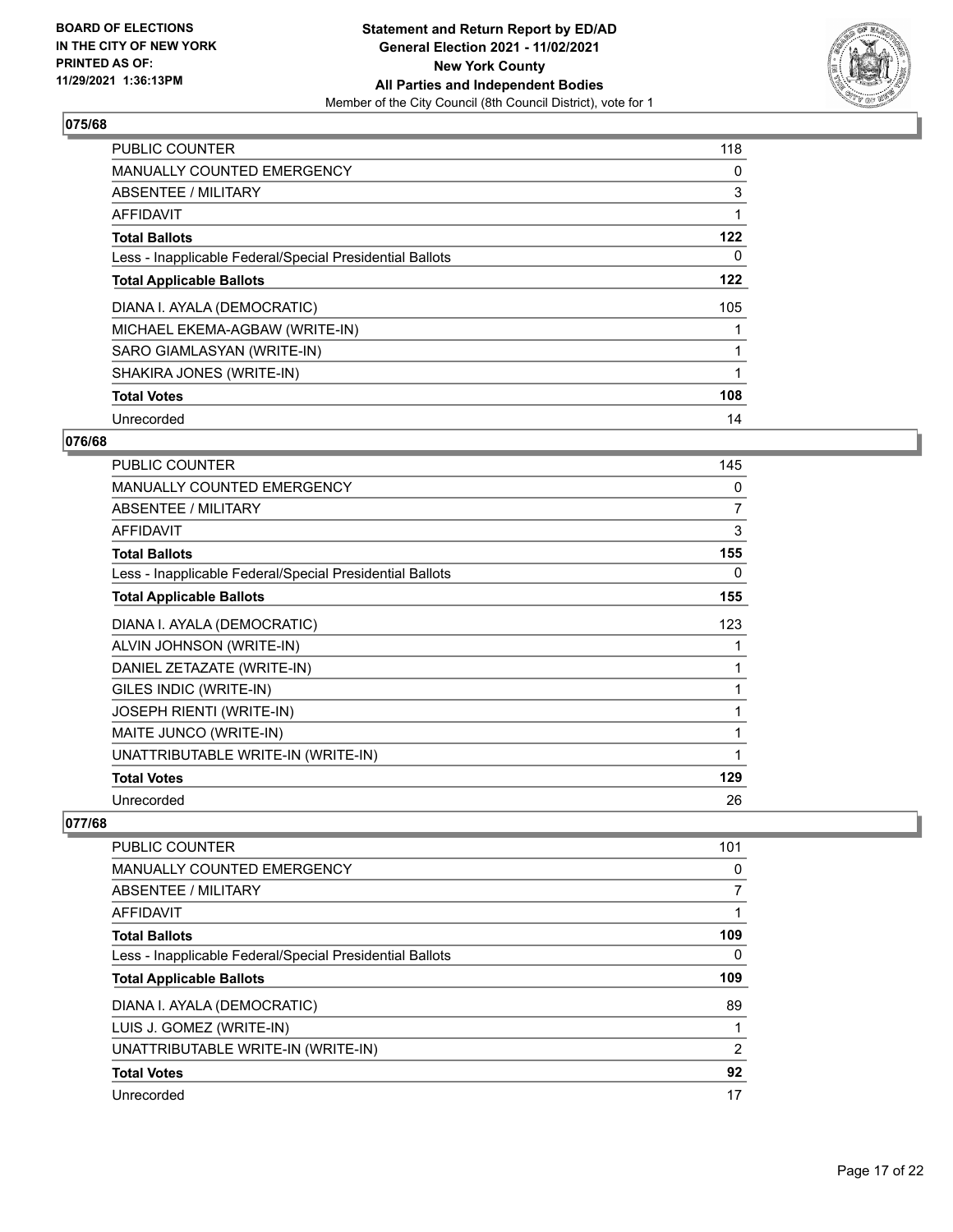

| PUBLIC COUNTER                                           | 190 |
|----------------------------------------------------------|-----|
| <b>MANUALLY COUNTED EMERGENCY</b>                        | 0   |
| ABSENTEE / MILITARY                                      | 31  |
| <b>AFFIDAVIT</b>                                         |     |
| <b>Total Ballots</b>                                     | 222 |
| Less - Inapplicable Federal/Special Presidential Ballots | 0   |
| <b>Total Applicable Ballots</b>                          | 222 |
| DIANA I. AYALA (DEMOCRATIC)                              | 177 |
| EVELYN DEROBERTIS (WRITE-IN)                             |     |
| JOHN VAN CLIFF (WRITE-IN)                                |     |
| SAMUEL F. HERNANDEZ (WRITE-IN)                           |     |
| TAMIKA MAPP (WRITE-IN)                                   |     |
| UNATTRIBUTABLE WRITE-IN (WRITE-IN)                       | 1   |
| <b>Total Votes</b>                                       | 182 |
| Unrecorded                                               | 40  |

## **079/68**

| <b>PUBLIC COUNTER</b>                                    | 207 |
|----------------------------------------------------------|-----|
| <b>MANUALLY COUNTED EMERGENCY</b>                        | 0   |
| ABSENTEE / MILITARY                                      | 21  |
| <b>AFFIDAVIT</b>                                         | 2   |
| <b>Total Ballots</b>                                     | 230 |
| Less - Inapplicable Federal/Special Presidential Ballots | 0   |
| <b>Total Applicable Ballots</b>                          | 230 |
| DIANA I. AYALA (DEMOCRATIC)                              | 182 |
| TAMIKA MAPP (WRITE-IN)                                   | 2   |
| UNATTRIBUTABLE WRITE-IN (WRITE-IN)                       | 2   |
| <b>Total Votes</b>                                       | 186 |
| Unrecorded                                               | 44  |

| PUBLIC COUNTER                                           | 90       |
|----------------------------------------------------------|----------|
| MANUALLY COUNTED EMERGENCY                               | $\Omega$ |
| ABSENTEE / MILITARY                                      | 15       |
| AFFIDAVIT                                                | 3        |
| <b>Total Ballots</b>                                     | 108      |
| Less - Inapplicable Federal/Special Presidential Ballots | 0        |
| <b>Total Applicable Ballots</b>                          | 108      |
| DIANA I. AYALA (DEMOCRATIC)                              | 91       |
| GAVIN WAX (WRITE-IN)                                     |          |
| SHEMEEN CHAPPELL (WRITE-IN)                              |          |
| UNATTRIBUTABLE WRITE-IN (WRITE-IN)                       |          |
| <b>Total Votes</b>                                       | 94       |
| Unrecorded                                               | 14       |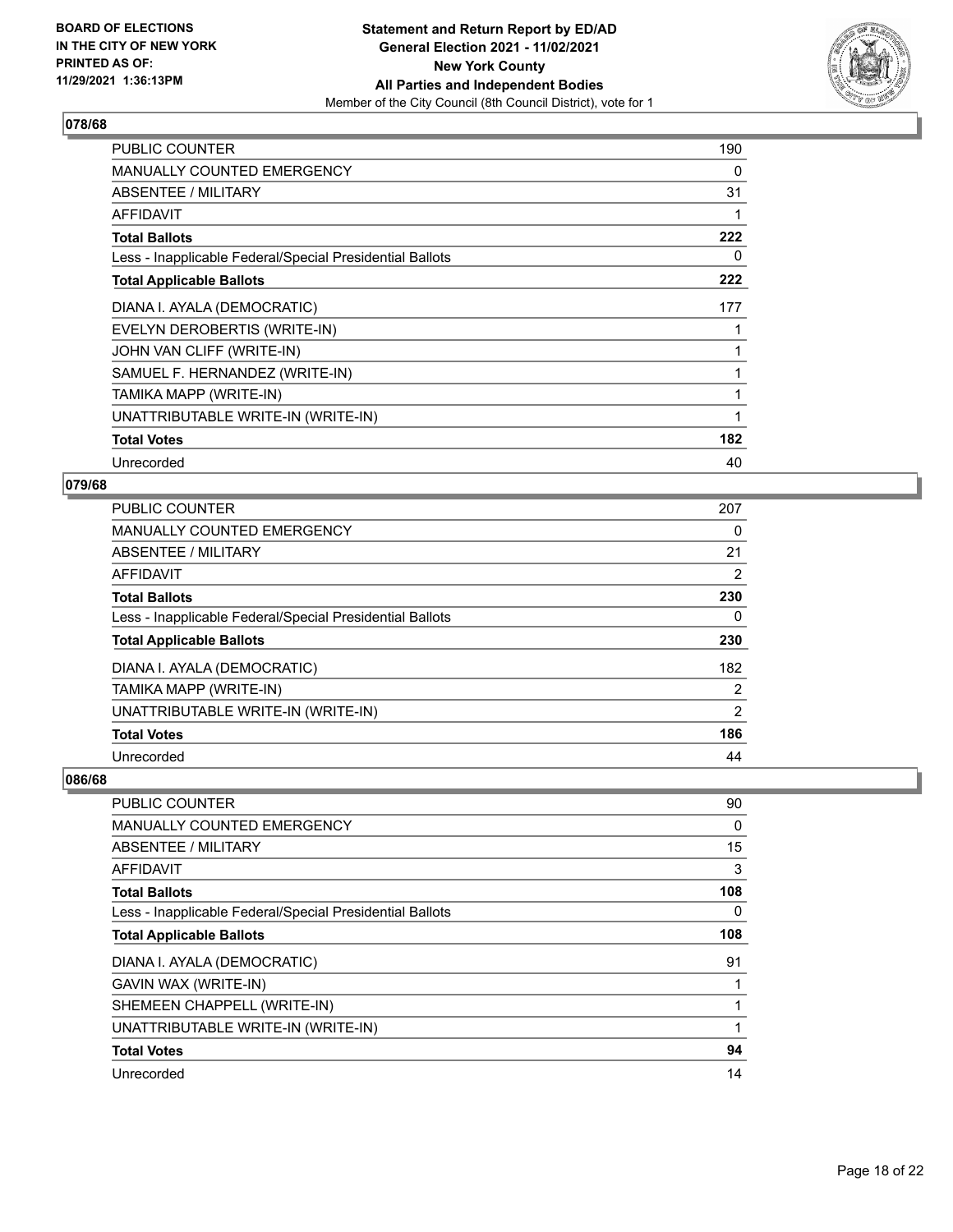

| PUBLIC COUNTER                                           | 109 |
|----------------------------------------------------------|-----|
| <b>MANUALLY COUNTED EMERGENCY</b>                        | 0   |
| <b>ABSENTEE / MILITARY</b>                               | 2   |
| AFFIDAVIT                                                | 0   |
| <b>Total Ballots</b>                                     | 111 |
| Less - Inapplicable Federal/Special Presidential Ballots | 0   |
| <b>Total Applicable Ballots</b>                          | 111 |
| DIANA I. AYALA (DEMOCRATIC)                              | 92  |
| UNATTRIBUTABLE WRITE-IN (WRITE-IN)                       |     |
| <b>Total Votes</b>                                       | 93  |
| Unrecorded                                               | 18  |

## **089/68**

| <b>PUBLIC COUNTER</b>                                    | 123 |
|----------------------------------------------------------|-----|
| MANUALLY COUNTED EMERGENCY                               | 0   |
| ABSENTEE / MILITARY                                      | 8   |
| AFFIDAVIT                                                | 0   |
| <b>Total Ballots</b>                                     | 131 |
| Less - Inapplicable Federal/Special Presidential Ballots | 0   |
| <b>Total Applicable Ballots</b>                          | 131 |
| DIANA I. AYALA (DEMOCRATIC)                              | 100 |
| <b>Total Votes</b>                                       | 100 |
| Unrecorded                                               | 31  |

#### **090/68**

| <b>PUBLIC COUNTER</b>                                    | 159      |
|----------------------------------------------------------|----------|
| <b>MANUALLY COUNTED EMERGENCY</b>                        | 0        |
| ABSENTEE / MILITARY                                      | 13       |
| AFFIDAVIT                                                | $\Omega$ |
| <b>Total Ballots</b>                                     | 172      |
| Less - Inapplicable Federal/Special Presidential Ballots | $\Omega$ |
| <b>Total Applicable Ballots</b>                          | 172      |
| DIANA I. AYALA (DEMOCRATIC)                              | 134      |
| <b>Total Votes</b>                                       | 134      |
| Unrecorded                                               | 38       |

| PUBLIC COUNTER                                           | 100      |
|----------------------------------------------------------|----------|
| <b>MANUALLY COUNTED EMERGENCY</b>                        | $\Omega$ |
| ABSENTEE / MILITARY                                      | 7        |
| AFFIDAVIT                                                | 0        |
| <b>Total Ballots</b>                                     | 107      |
| Less - Inapplicable Federal/Special Presidential Ballots | $\Omega$ |
| <b>Total Applicable Ballots</b>                          | 107      |
| DIANA I. AYALA (DEMOCRATIC)                              | 89       |
| <b>Total Votes</b>                                       | 89       |
| Unrecorded                                               | 18       |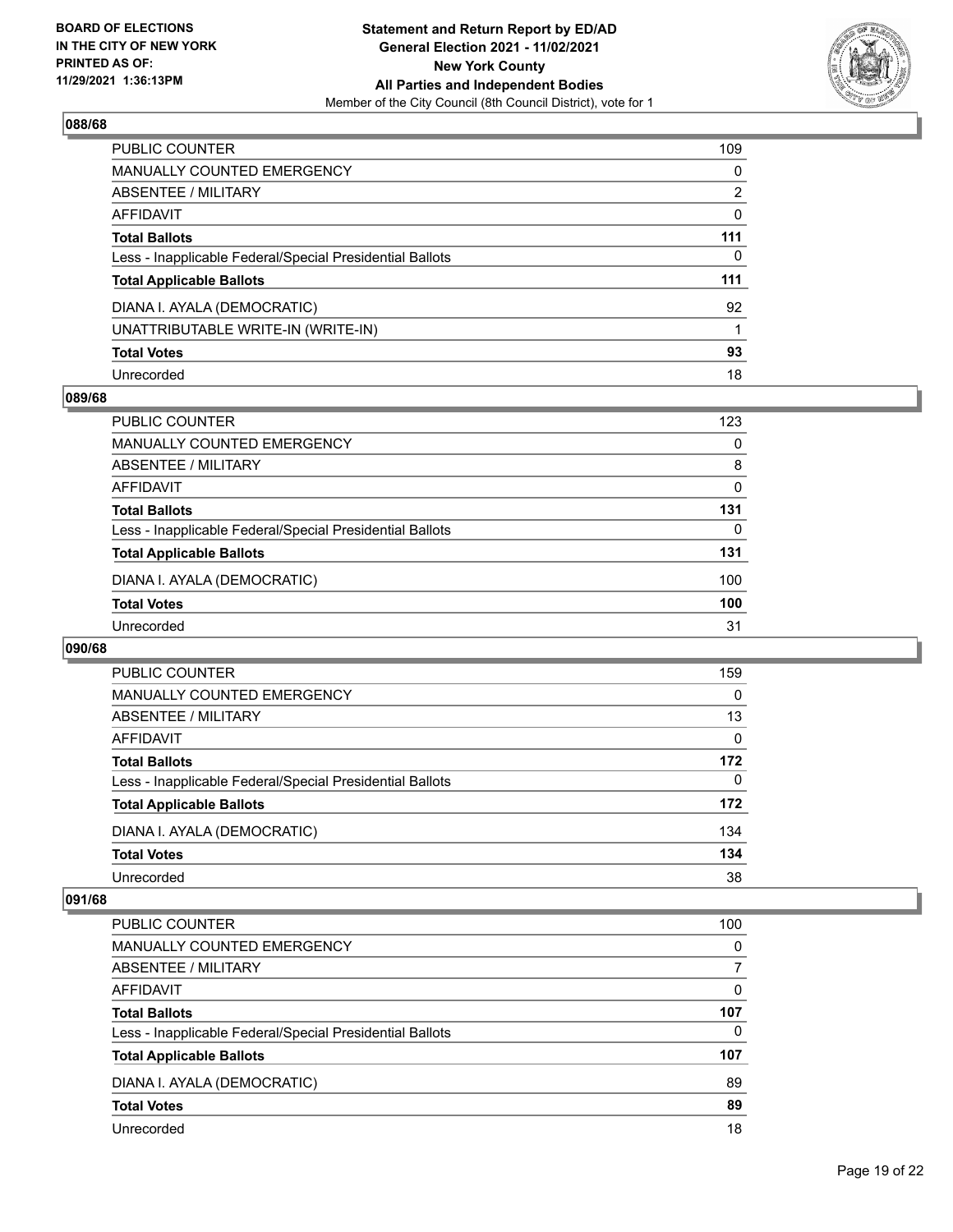

| PUBLIC COUNTER                                           | 144 |
|----------------------------------------------------------|-----|
| MANUALLY COUNTED EMERGENCY                               | 0   |
| ABSENTEE / MILITARY                                      | 13  |
| AFFIDAVIT                                                | 0   |
| Total Ballots                                            | 157 |
| Less - Inapplicable Federal/Special Presidential Ballots | 0   |
| <b>Total Applicable Ballots</b>                          | 157 |
| DIANA I. AYALA (DEMOCRATIC)                              | 121 |
| UNATTRIBUTABLE WRITE-IN (WRITE-IN)                       | 2   |
| <b>Total Votes</b>                                       | 123 |
| Unrecorded                                               | 34  |

## **093/68**

| 136      |
|----------|
| $\Omega$ |
| 10       |
|          |
| 147      |
| 0        |
| 147      |
| 118      |
| 118      |
| 29       |
|          |

#### **094/68**

| PUBLIC COUNTER                                           | 12       |
|----------------------------------------------------------|----------|
| <b>MANUALLY COUNTED EMERGENCY</b>                        | $\Omega$ |
| ABSENTEE / MILITARY                                      | 8        |
| AFFIDAVIT                                                | $\Omega$ |
| <b>Total Ballots</b>                                     | 20       |
| Less - Inapplicable Federal/Special Presidential Ballots | $\Omega$ |
| <b>Total Applicable Ballots</b>                          | 20       |
| DIANA I. AYALA (DEMOCRATIC)                              | 16       |
| <b>Total Votes</b>                                       | 16       |
| Unrecorded                                               | 4        |

| 101/68 COMBINED into: 095/68                             |          |
|----------------------------------------------------------|----------|
| <b>Total Votes</b>                                       | 0        |
| DIANA I. AYALA (DEMOCRATIC)                              | $\Omega$ |
| <b>Total Applicable Ballots</b>                          | 0        |
| Less - Inapplicable Federal/Special Presidential Ballots | $\Omega$ |
| <b>Total Ballots</b>                                     | 0        |
| AFFIDAVIT                                                | $\Omega$ |
| ABSENTEE / MILITARY                                      | $\Omega$ |
| MANUALLY COUNTED EMERGENCY                               | 0        |
| PUBLIC COUNTER                                           | $\Omega$ |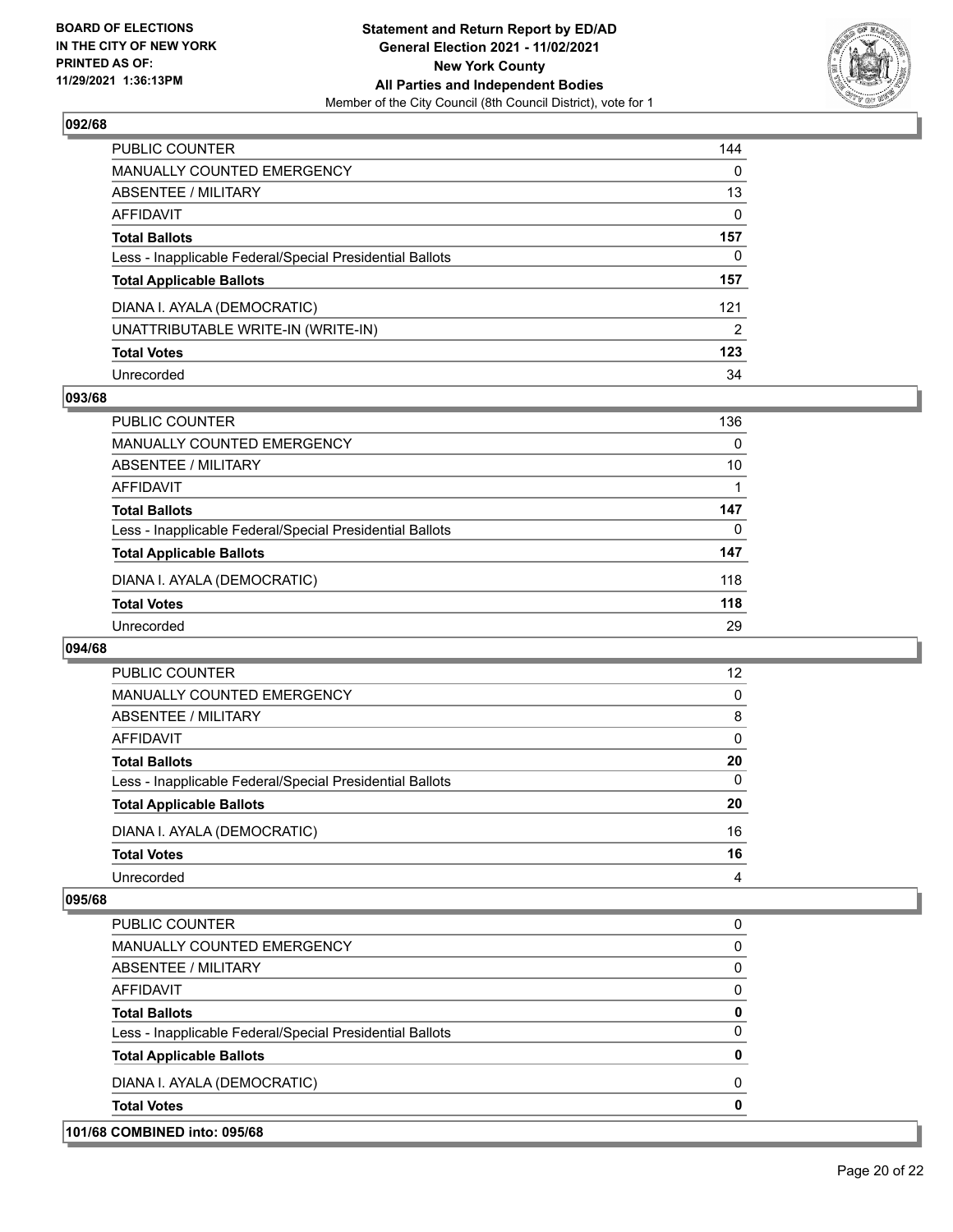

## **103/68 COMBINED into: 095/68**

#### **104/68 COMBINED into: 095/68**

#### **107/68 COMBINED into: 094/68**

#### **110/68**

| PUBLIC COUNTER                                           | 79 |
|----------------------------------------------------------|----|
| <b>MANUALLY COUNTED EMERGENCY</b>                        | 0  |
| <b>ABSENTEE / MILITARY</b>                               | 12 |
| <b>AFFIDAVIT</b>                                         | 0  |
| <b>Total Ballots</b>                                     | 91 |
| Less - Inapplicable Federal/Special Presidential Ballots | 0  |
| <b>Total Applicable Ballots</b>                          | 91 |
| DIANA I. AYALA (DEMOCRATIC)                              | 72 |
| <b>Total Votes</b>                                       | 72 |
| Unrecorded                                               | 19 |

#### **114/68**

| <b>PUBLIC COUNTER</b>                                    | 76       |
|----------------------------------------------------------|----------|
| <b>MANUALLY COUNTED EMERGENCY</b>                        | $\Omega$ |
| ABSENTEE / MILITARY                                      | 9        |
| <b>AFFIDAVIT</b>                                         | $\Omega$ |
| <b>Total Ballots</b>                                     | 85       |
| Less - Inapplicable Federal/Special Presidential Ballots | $\Omega$ |
| <b>Total Applicable Ballots</b>                          | 85       |
| DIANA I. AYALA (DEMOCRATIC)                              | 60       |
| <b>Total Votes</b>                                       | 60       |
| Unrecorded                                               |          |
|                                                          |          |

| <b>PUBLIC COUNTER</b>                                    | 87       |
|----------------------------------------------------------|----------|
| <b>MANUALLY COUNTED EMERGENCY</b>                        | 0        |
| ABSENTEE / MILITARY                                      | 6        |
| AFFIDAVIT                                                |          |
| <b>Total Ballots</b>                                     | 94       |
| Less - Inapplicable Federal/Special Presidential Ballots | $\Omega$ |
| <b>Total Applicable Ballots</b>                          | 94       |
| DIANA I. AYALA (DEMOCRATIC)                              | 75       |
| DEBBIE QUINONES (WRITE-IN)                               |          |
| <b>Total Votes</b>                                       | 76       |
| Unrecorded                                               | 18       |